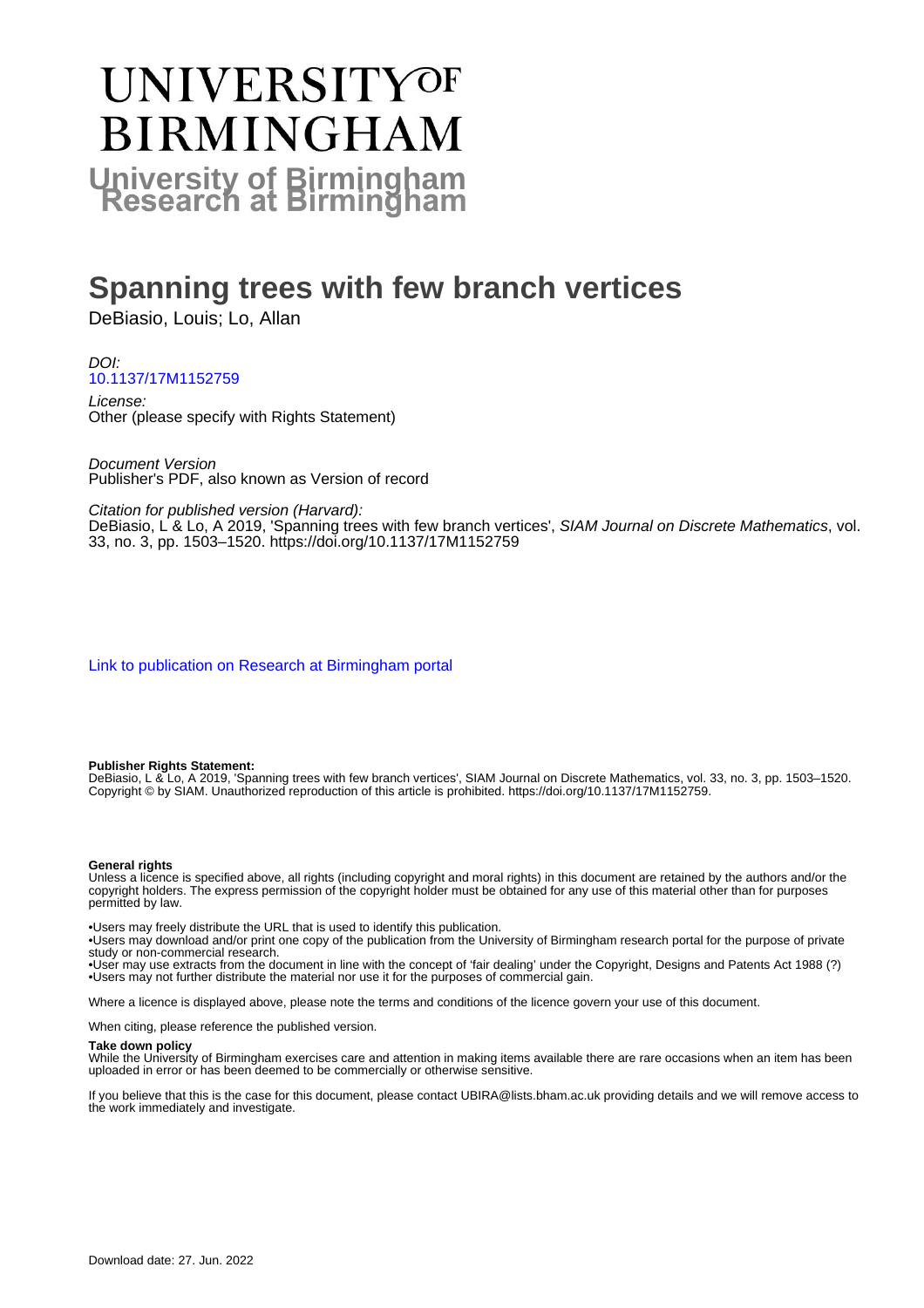### SPANNING TREES WITH FEW BRANCH VERTICES<sup>∗</sup>

LOUIS DEBIASIO† AND ALLAN LO‡

Abstract. A branch vertex in a tree is a vertex of degree at least three. We prove that, for all  $s \geq 1$ , every connected graph on n vertices with minimum degree at least  $\left(\frac{1}{s+3} + o(1)\right)n$ contains a spanning tree having at most s branch vertices. Asymptotically, this is best possible and solves a problem of Flandrin, Kaiser, Kužel, Li, and Ryjáček, which was originally motivated by an optimization problem in the design of optical networks.

Key words. regularity, absorbing, robust subgraphs, spanning trees, optical networks

AMS subject classifications. 05C05, 68M10

DOI. 10.1137/17M1152759

SIAM J. DISCRETE MATH.<br>Vol. 33, No. 3, pp. 1503-1520

**1. Introduction.** For a graph G, the minimum degree of G, denoted by  $\delta(G)$ , is the smallest degree of its vertices. A tree is an acyclic connected graph, and a branch vertex in a tree is a vertex of degree at least three. Dirac [\[10\]](#page-17-0) proved that every graph with minimum degree at least  $(n-1)/2$  contains a Hamiltonian path, i.e., a spanning tree with no branch vertices and exactly two leaves; furthermore, this is best possible, as for all  $n \geq 2$ , there are connected graphs with minimum degree  $(n-1)/2$  − 1 which have no Hamiltonian paths. This result has been generalized in many ways. In particular, Win  $[32]$  proved that if G is a connected graph on n vertices with  $\delta(G) \geq (n-1)/k$ , then G contains a spanning tree in which every vertex has degree at most k. Broersma and Tuinstra  $[2]$  proved that if G is a connected graph on *n* vertices with  $\delta(G) \ge (n - k + 1)/2$ , then G contains a spanning tree with at most k leaves. These results are best possible for all  $k \geq 2$ , and when  $k = 2$ , they correspond to Dirac's theorem.

The problem of determining whether a connected graph contains a spanning tree with a bounded number of branch vertices, while a natural theoretical question, seems to have been first explicitly studied because of a problem related to wavelengthdivision multiplexing technology in optical networks, where one wants to minimize the number of *light-splitting switches* in a *light-tree* (see [\[15\]](#page-17-2) for a more detailed description and background). Gargano et al. [\[16\]](#page-17-3) showed that the problem of finding a spanning tree with the minimum number of branch vertices is NP-hard. Since then, the problem has been investigated by many authors [\[3,](#page-17-4) [4,](#page-17-5) [5,](#page-17-6) [7,](#page-17-7) [19,](#page-17-8) [20,](#page-18-1) [21,](#page-18-2) [26,](#page-18-3) [27,](#page-18-4) [28,](#page-18-5) [29\]](#page-18-6).

A spanning tree with at most one branch vertex is called a spider. Gargano et al. [\[15\]](#page-17-2) (also see Gargano and Hammar [\[14\]](#page-17-9)) proved that if G is a connected graph on *n* vertices with  $\delta(G) \ge (n-1)/3$ , then G contains a spanning spider (later Chen et al. [\[6\]](#page-17-10) proved the stronger result that connected graphs on  $n \geq 56$  vertices with  $\delta(G) \ge (n-2)/3$  contain a spanning *broom*; that is, a spanning spider obtained by joining the center of a star to an endpoint of a path). Motivated by this, Gargano

‡School of Mathematics, University of Birmingham, Birmingham, B15 2TT, UK [\(s.a.lo@bham.](mailto:s.a.lo@bham.ac.uk) [ac.uk\)](mailto:s.a.lo@bham.ac.uk).

<sup>∗</sup>Received by the editors October 18, 2017; accepted for publication (in revised form) July 1, 2019; published electronically August 22, 2019.

<https://doi.org/10.1137/17M1152759>

Funding: The first author's research was supported in part by Simons Foundation Collaboration grant 283194. The second author's research leading to these results was partially supported by the EPSRC, grant EP/P002420/1.

<sup>†</sup>Miami University, Oxford, OH 45056 [\(debiasld@miamioh.edu\)](mailto:debiasld@miamioh.edu).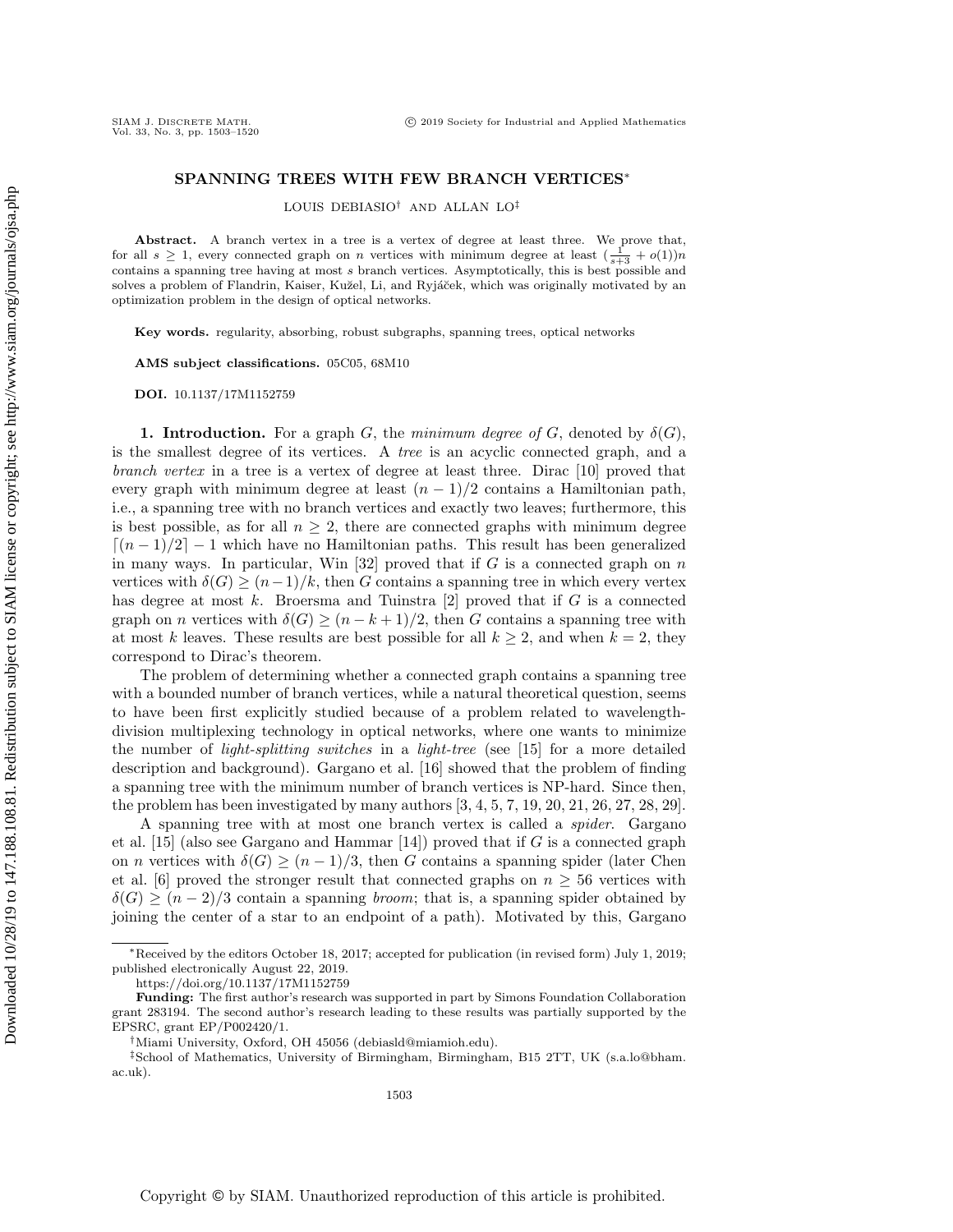et al. [\[15\]](#page-17-2) conjectured that for all  $s \geq 1$ , if G is a connected graph on n vertices with  $\delta(G) \ge (n-1)/(s+2)$ , then G contains a spanning tree with at most s branch vertices. Later, Flandrin et al. [\[12,](#page-17-11) Problem 11] asked if the much stronger bound of  $\delta(G) \ge n/(s+3) + C$  is sufficient, and then Ozeki and Yamashita [\[22,](#page-18-7) Conjecture 30] conjectured a precise value for the constant term.[1](#page-2-0)

<span id="page-2-1"></span>CONJECTURE 1.1 (Ozeki and Yamashita [\[22\]](#page-18-7)). For all  $s \in \mathbb{Z}^+$ , if G is a connected graph on n vertices with  $\delta(G) \geq \frac{n-s}{s+3}$ , then G contains a spanning tree with at most s branch vertices.

Note that even the approximate version of the conjecture by Flandrin et al. has not been verified for any  $s \geq 1$ , and the original (weaker) conjecture of Gargano et al. has not been verified for any  $s \geq 2$ . The goal of this paper is to prove Conjecture [1.1](#page-2-1) asymptotically.

<span id="page-2-3"></span>THEOREM 1.2. Let  $s \in \mathbb{Z}^+$  and  $\gamma > 0$ . Then there exists  $n_0 = n_0(\gamma, s)$  such that every connected graph G on  $n \geq n_0$  vertices with  $\delta(G) \geq (\frac{1}{s+3} + \gamma)n$  contains a spanning tree with at most s branch vertices.

The following example shows that our result is asymptotically best possible and that Conjecture [1.1](#page-2-1) is best possible if true.

*Example* 1.3. For all  $s, m \in \mathbb{Z}^+$  with  $m \geq 2$ , there exists a connected graph G on  $n = (s + 3)m - 2$  vertices with  $\delta(G) = \frac{n - s - 1}{s + 3}$  such that every spanning tree of G has more than s branch vertices.

*Proof.* Let  $P = b_1b_2...b_{s+1}$  be a path on  $s+1$  vertices and  $H_1, H_2,..., H_{s+3}$ copies of complete graph on m vertices such that  $P, H_1, \ldots, H_{s+3}$  are vertex-disjoint. For each  $1 \leq i \leq s+1$ , identify  $b_i$  with a vertex of  $H_i$ . We further identify  $b_1$  and  $b_{s+1}$  with a vertex of  $H_{s+2}$  and  $H_{s+3}$ , respectively. We call the resulting graph G; see Figure [1](#page-2-2) for an example. Clearly G has  $n = (s+3)m-2$  vertices and  $\delta(G) = m-1$  $\frac{n-s-1}{s+3}$ . Note that each  $b_i$  is a branch vertex in any spanning tree of G.  $\Box$ 

<span id="page-2-2"></span>

FIG. 1. An example for the case  $s = 4$ .

Our proof of Theorem [1.2](#page-2-3) uses the absorbing method, first systematically intro-duced by Rödl, Rucinski, and Szemerédi [\[25\]](#page-18-8), together with a nonstandard use of Szemerédi's regularity lemma  $[30]$ . In section [3](#page-4-0) we discuss the canonical partition of the graph with linear minimum degree, and then after stating Lemma [3.5,](#page-5-0) the main lemma of the paper, we use it to deduce Theorem [1.2.](#page-2-3) In section [4](#page-6-0) we prepare for the proof of Lemma [3.5](#page-5-0) by proving a more basic result about (fractional) matchings.

<span id="page-2-0"></span><sup>&</sup>lt;sup>1</sup>In both places, the conjecture is stated as a generalized Ore-type degree condition; that is, in terms of the sum of the degrees of every independent set of  $s + 3$  vertices, but we only state the minimum degree version here.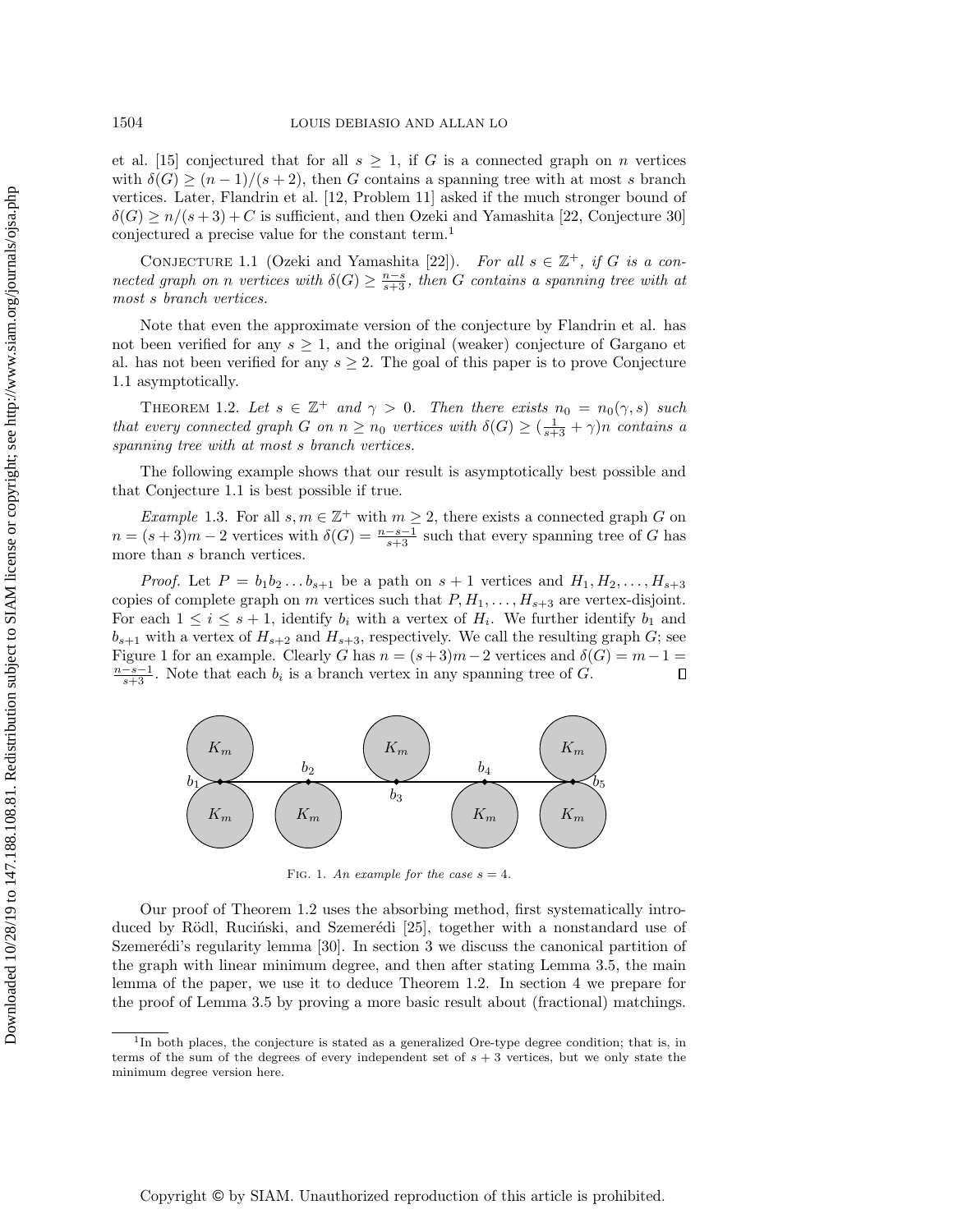In section [5](#page-8-0) we state the regularity lemma along with a few basic supporting lemmas. Finally, in szection [6](#page-13-0) we use the regularity lemma and the absorbing method together with the results of the previous section to prove Lemma [3.5](#page-5-0) which completes the result.

**1.1. Notation.** For  $n \in \mathbb{Z}^+$ , we write [n] for  $\{1, \ldots, n\}$ . We ignore floors and ceilings whenever they are not crucial to the calculation. Throughout the paper, we will write  $\alpha \ll \beta$  to mean that given  $\beta$ , we can choose  $\alpha$  small enough so that  $\alpha$ satisfies all of necessary conditions throughout the proof. In order to simplify the presentation, we will not determine these functions explicitly.

Let G be a graph and  $U, W \subseteq V(G)$  be disjoint. We write  $\overline{U}$  for  $V(G) \setminus U$ . We denote by  $G[U]$  and  $G[U, W]$  the subgraph of G induced on U and the bipartite subgraph of G induced by the partition  $\{U, W\}$ . We write  $G\setminus U$  for  $G[\overline{U}]$  and  $e(U, W)$ for  $e(G[U, W])$ . For  $v \in V(G)$ ,  $d_G(v, U)$  denotes the number of neighbors of v in U. We write  $N(U)$  for  $\bigcup_{u \in U} N(u)$ . For graphs  $G, H$ , we write  $G - H$  for the subgraph of G with vertex set  $V(G - H) = V(G)$  and edge set  $E(G - H) = E(G) \setminus E(H)$ .

<span id="page-3-0"></span>2. Overview of the proof. Our proof splits into two main parts. First we show that if G is a graph with minimum degree at least  $(1/r + \gamma)n$ , then we can find a partition of  $V(G)$  into at most  $r-1$  parts  $\{V_1, \ldots, V_k\}$  having the property that for each i,  $G[V_i]$  has no sparse cuts and most vertices in  $V_i$  have degree at least  $(1/r + \gamma/2)n$  in  $G[V_i]$  while all other vertices in  $V_i$  have linear minimum degree in  $G[V_i]$ . Let us say that we have partitioned G into "robust" subgraphs.

The second part of the proof focuses on these so-called robust subgraphs obtained above. Let  $t \geq 1$ , and let G be a graph on n vertices with linear minimum degree having no sparse cuts in which most of the vertices have degree at least  $(\frac{1}{t+3} + \gamma)n$ . We will show that not only does G contain a spanning tree with at most  $t$  branch vertices, but G contains a cycle C and a set  $K \subseteq V(C)$  with  $|K| \leq t$  such that for all  $v \in V(G) \setminus V(C)$ , v has a neighbor in K. It is clear that such a structure, which we call a "star-cycle," contains a spanning tree with at most  $t$  branch vertices.

The real heart of the proof lies in finding these spanning star-cycles in the robust subgraphs. By using the absorbing method in a particular form proved by the first author and Nelsen [\[9\]](#page-17-12), we can reduce the problem to finding a nearly spanning starcycle. It is now standard in nearly spanning subgraph problems to use Szémerédi's regularity lemma to reduce the problem to finding a simpler structure in the so-called reduced graph. For instance, if one were looking for a Hamiltonian cycle, it would be natural to apply the regularity lemma and prove that the reduced graph is connected and contains a perfect matching. In our case, the simpler structure that we wish to find is a collection of vertex-disjoint edges and stars which we call a "star-matching." Unfortunately it may not be sufficient to simply find a star-matching in the reduced graph, as this may not correspond to the desired star-cycle in the original graph. Namely, there is no relationship between the maximum degree of the original graph and its reduced graph. For example, suppose that  $G$  is the binomial random graph on  $n$  with each edge chosen independently with probability  $1/2$ . Then (typically) we have  $\Delta(G) \approx n/2$ , and the reduced graph R of G is a complete graph on k vertices for some large k. Clearly, a spanning star  $S$  in  $R$  is a star-matching. However, in order to "convert" S into a nearly spanning star-cycle with one branch vertex in  $G$ , we would need to find a star in G with degree greater than  $(1 - 1/k - o(1))n > n/2 \approx$  $\Delta(G)$ . To get around this issue, we find the star-matching in the "fractional-randomreduced-graph"  $R^*$  (see Definition [5.5\)](#page-9-0) instead of the reduced graph, where  $\Delta(R^*)$ "respects"  $\Delta(G)$ .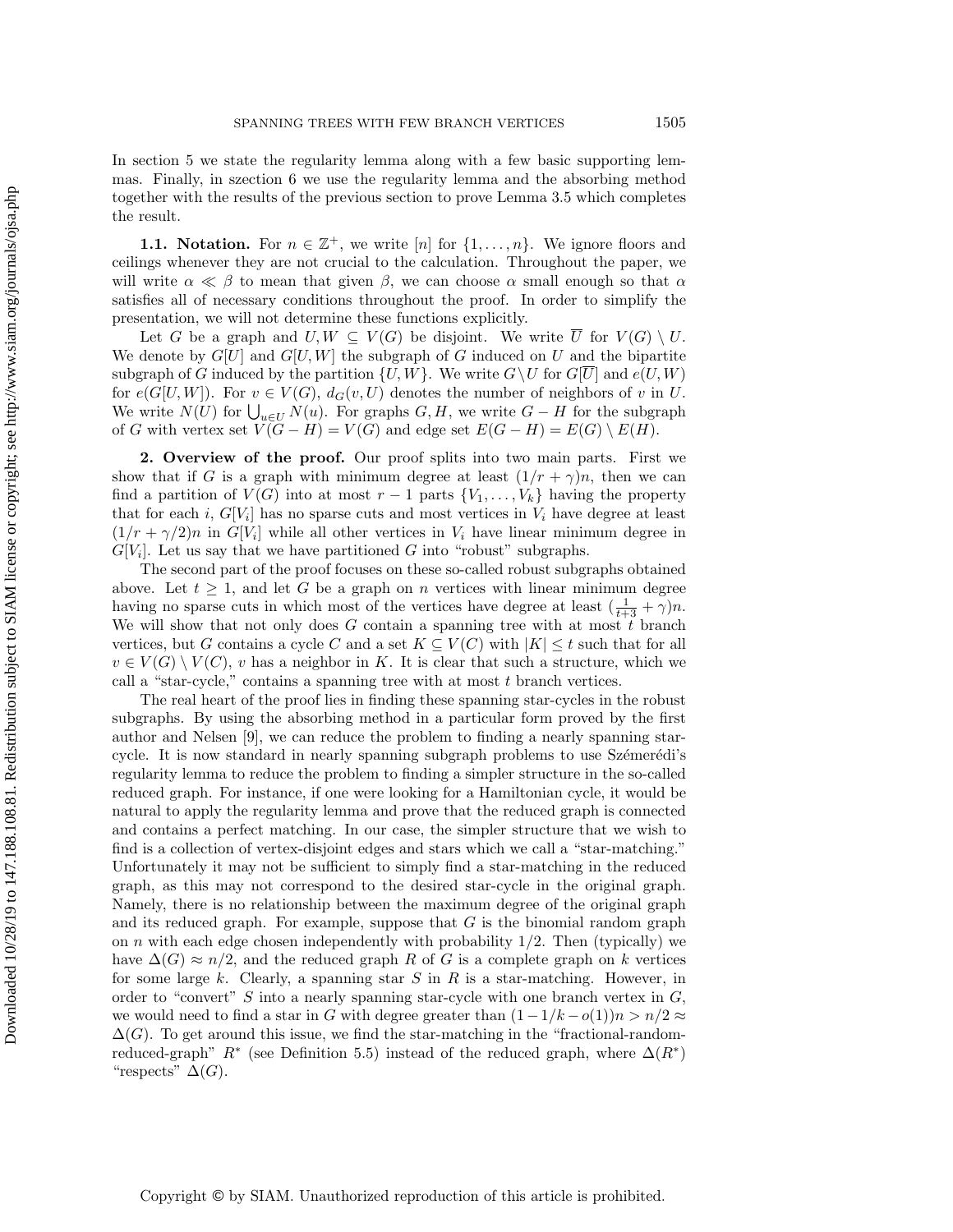Finally, to combine the two parts of the proof, we start with a connected graph G having minimum degree at least  $(\frac{1}{s+3} + \gamma)n$ . We obtain a robust partition of G, and inside each part of the partition we find a star-cycle having the correct number of stars depending on the relative degrees inside that part. Then we use the connectivity of G to find edges connecting the spanning star-cycles from each part of the partition. The minimum degree of G will put bounds on the number of parts of the partition and the relative degrees inside those parts in such a way that the obtained spanning tree has at most s branch vertices.

<span id="page-4-0"></span>**3.** Sparse cuts and robust partitions. Let  $0 < \alpha, \eta \leq 1$ , and G a graph on n vertices. For  $X \subseteq V(G)$ , we say that  $(X,\overline{X})$  is an  $\alpha$ -sparse cut if  $e(X,\overline{X}) < \alpha |X||\overline{X}|$ . Moreover, G is  $(\eta, \alpha)$ -robust if  $\delta(G) \ge \eta n$  and G has no  $\alpha$ -sparse cuts.

We will use the following two simple observations from [\[9\]](#page-17-12).

<span id="page-4-1"></span>Observation 3.1 (see [\[9,](#page-17-12) Observation 4.4]). Let  $0 < \alpha \leq \eta/2$ , let G be a graph on n vertices, and let  $\{X_1, X_2\}$  be a partition of  $V(G)$  with  $|X_1| \leq |X_2|$ . If  $\delta(G) \geq \eta n$ and  $|X_1| \le \eta n/2$ , then  $e(X_1, X_2) \ge \alpha |X_1||X_2|$ .

<span id="page-4-5"></span>Observation 3.2 (see [\[9,](#page-17-12) Observation 4.7]). Let  $0 < \alpha \leq \eta/2$ , and let G be a graph on *n* vertices. If G is  $(\eta, \alpha)$ -robust and  $Z \subseteq V(G)$  with  $|Z| \le \alpha \eta n/8$ , then  $G \setminus Z$  is  $(\eta/2, \alpha/2)$ -robust.

The following two lemmas are similar to Lemmas 6.1 and 6.2 in [\[8\]](#page-17-13); however, we cannot directly quote those results here, as we need to use the fact that the relative degree of most vertices in each part of the partition is very close to their overall degree.

<span id="page-4-3"></span>LEMMA 3.3. Let  $0 < \alpha < \eta \leq \delta$  with  $8\alpha \leq \eta$ . Let G be a graph on n vertices such that  $\delta(G) \geq \eta n$  and  $d(v) \geq \delta n$  for all but at most  $\alpha n$  vertices  $v \in V(G)$ . If G has an  $\alpha^2$ -sparse cut, then there exists a partition  $\{Y_1, Y_2\}$  of  $V(G)$  such that, for all  $i \in [2]$ ,

- (i)  $|Y_i| \geq (\delta 3\alpha)n;$
- (ii)  $\delta(G[Y_i]) \geq \delta(G)/2$  and  $d(v,Y_i) \geq (\delta 3\alpha)n$  for all but at most 3 $\alpha n$  vertices  $v \in Y_i$ .

*Proof.* Let  $\{X_1, X_2\}$  be a partition of G such that  $e(X_1, X_2) < \alpha^2 |X_1||X_2|$  and  $|X_1| \leq |X_2|$ . By Observation [3.1,](#page-4-1)  $|X_1|, |X_2| \geq \eta n/2$ . Let  $U_0$  be the set of vertices  $v \in V(G)$  such that  $d(v) < \delta n$ , so  $|U_0| \leq \alpha n$ . For  $i \in [2]$ , let  $U_i$  be the set of vertices  $v \in X_i$  such that  $d(v, X_{3-i}) \ge \alpha n$ . Since  $e(X_1, X_2) \le \alpha^2 n^2$ , we have  $|U_i| < \alpha n$ . Let  $X'_i := X_i \setminus (U_i \cup U_0)$ . Note that  $|X'_i| \ge \eta n/2 - 2\alpha n \ge \eta n/4$  and for all  $v \in X'_i$ ,

<span id="page-4-2"></span>(3.1) 
$$
d(v, X'_i) \ge d(v) - d(v, X_{3-i}) - |U_i| - |U_0| \ge d(v) - 3\alpha n
$$

$$
\ge \max\{(\delta - 3\alpha)n, d(v)/2\},
$$

since  $\delta \geq \eta \geq \eta/2 + 3\alpha$  as  $\alpha \leq \eta/8$ . Partition  $U_0 \cup U_1 \cup U_2$  into  $U'_1$  and  $U'_2$  such that  $e(X'_1 \cup U'_1, X'_2 \cup U'_2)$  is minimized. Let  $Y_i = X'_i \cup U'_i$  for  $i \in [2]$ . Clearly  $\{Y_1, Y_2\}$  is a partition of  $V(G)$ . Since  $|U_0 \cup U_1 \cup U_2| \leq 3\alpha n$ ,  $\{Y_1, Y_2\}$  satisfies (i) and (ii) by [\(3.1\)](#page-4-2).

The next lemma shows that a graph G can be partitioned into  $\{V_1, \ldots, V_k\}$  such that each  $G[V_i]$  has no sparse cut and most of the vertices in  $G[V_i]$  have very few neighbors outside of  $V_i$ .

<span id="page-4-4"></span>LEMMA 3.4. Let  $r, n \in \mathbb{Z}^+$  with  $r \geq 2$  and  $\gamma, \alpha > 0$  be such that  $2^{2r+3}\alpha \leq$ min $\{1/r, \gamma\}$ . If G is a graph on n vertices with  $\delta(G) \geq (1/r + \gamma)n$ , then there exists a partition  $\{V_1, \ldots, V_k\}$  of  $V(G)$  with  $k \leq r-1$  such that, for each  $i \in [k]$ ,

- (i)  $|V_i| > (1/r + \gamma/2)n;$
- (ii)  $\delta(G[V_i]) \geq \delta(G)/2^{k-1}$  and  $d(v, V_i) \geq (1/r + \gamma/2)n$  for all but at most  $4^{k+1}\alpha n$ vertices  $v \in V_i$ ;
- (iii)  $G[V_i]$  has no  $16^{k+1}\alpha^2$ -sparse cuts.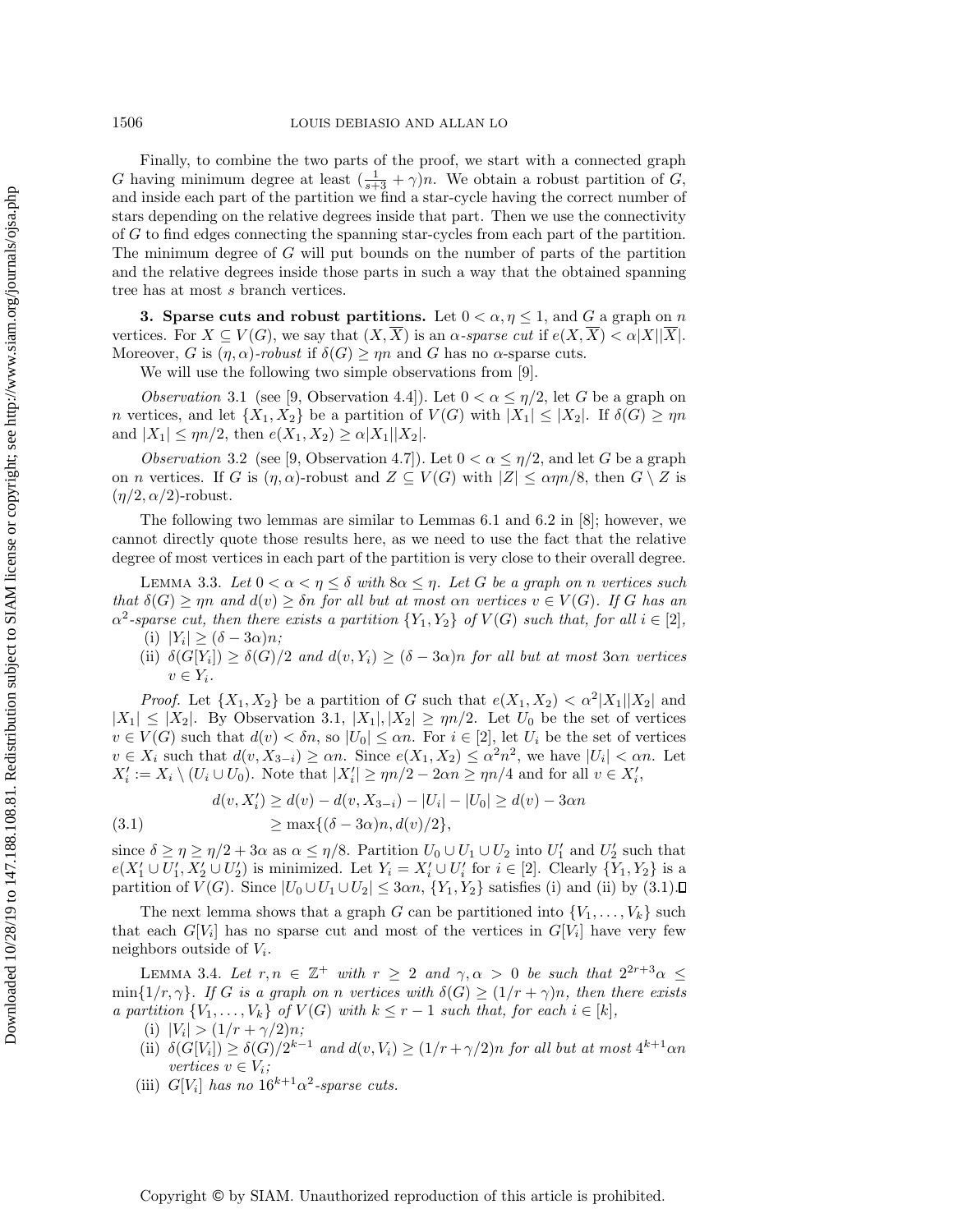*Proof.* Let  $\mathcal{P}_1 := \{V(G)\}\$ . At step  $j \leq r-1$ , suppose that we have already found a partition  $\mathcal{P}_j = \{U_1, \ldots, U_j\}$  of  $V(G)$  such that for all  $i \in [j]$ ,

- (i')  $|U_i| \ge (1/r + \gamma 4^{j+1}\alpha)n;$
- (ii')  $\delta(G[U_i]) \geq \delta(G)/2^{j-1}$  and  $d(v, U_i) \geq (1/r + \gamma 4^{j+1}\alpha)n$  for all but at most  $4^{j+1}\alpha n$  vertices  $v \in U_i$ .

If  $G[U_i]$  has no  $16^{j+1}\alpha^2$ -sparse cuts for all  $i \in [j]$ , then we are done by setting  $k := j$ and  $V_i := U_i$  for each  $i \in [k]$ . So suppose without loss of generality that  $G[U_1]$  has an  $16^{j+1}\alpha^2$ -sparse cut. By Lemma [3.3,](#page-4-3) there is a partition  $U'_1, U'_2$  of  $U_1$  such that for  $i \in [2]$ 

- $(i'') |U'_i| \geq (1/r + \gamma 4^{j+1}\alpha)n 3 \cdot 4^{j+1}\alpha|U_1| \geq (1/r + \gamma 4^{j+2}\alpha)n;$
- (ii'')  $\delta(G[U'_i]) \geq \delta(G[U_1])/2 \geq \delta(G)/2^j$  and

$$
d(v, U'_i) \ge \left(1/r + \gamma - 4^{j+1}\alpha\right)n - 3 \cdot 4^{j+1}\alpha|U_1| \ge \left(1/r + \gamma - 4^{j+2}\alpha\right)n
$$

for all but at most  $3 \cdot 4^{j+1} \alpha |U_1| \leq 4^{j+2} \alpha n$  vertices  $v \in U'_i$ .

Set  $\mathcal{P}_{j+1} := \{U'_1, U'_2, U_2, \ldots, U_j\}$  to be the partition of  $V(G)$ , and note that (i') implies that this process will end with a partition having at most  $r - 1$  parts.  $\Box$ 

For  $t \in \mathbb{Z}^+$ , a t-star-cycle is a union of cycle C and t vertex-disjoint stars  $S_1, \ldots, S_t$ such that the centers of stars are in  $V(C)$  and the leaves of the stars are not in  $V(C)$ . The next lemma shows that each  $G[V_i]$  obtained from Lemma [3.4](#page-4-4) contains a spanning t-star-cycle for some t depending on the relative degrees. In fact, we show that when  $G$  has no  $\alpha$ -sparse cuts, we can get an improvement in the bound on the degrees (note that  $\frac{n}{s+3} \geq \frac{n}{(\sqrt{s}+1)^2}$  for all  $s \geq 1$ ). (Y)  $|U_i| \geq (1/r + \gamma - 4^{j+1} \alpha) m$ <br>  $U^2$  (W)  $\mathcal{U}(G[U_1]) \geq \delta(G)/2^{j-1}$  and  $d(v, U_i) \geq (1/r + \gamma - 4^{j+1} \alpha) m$ <br>  $W_i \sim 167$ , for each  $i \in [p],$  then we are downlub the subject to  $\alpha$ , then we are downlub the subject to  $\alpha$  is a

<span id="page-5-0"></span>LEMMA 3.5. Let  $s, n \in \mathbb{Z}^+$ , and let  $1/n \ll \alpha, \alpha' \ll \eta, \gamma, 1/s$ . If G is an  $(\eta, \alpha)$ robust graph on n vertices such that  $d(v) \geq (\frac{1}{(\sqrt{s}+1)^2} + \gamma)n$  for all but at most  $\alpha'n$ vertices  $v \in V(G)$ , then G has a spanning t-star-cycle with some  $t \leq s$ .

<span id="page-5-1"></span>We will prove Lemma [3.5](#page-5-0) in section [6,](#page-13-0) but first we deduce Theorem [1.2](#page-2-3) using Lemma [3.5.](#page-5-0) We need the following well-known result of Pósa.

THEOREM 3.6 (Pósa [\[23\]](#page-18-10)). Let G be a graph on n vertices. If for every  $1 \leq k \leq$  $(n-1)/2$ , at most k-1 vertices have degree at most k, then G contains a Hamiltonian cycle.

*Proof of Theorem* [1.2](#page-2-3). Let  $\alpha^*$  be a constant such that  $1/n \ll \alpha^* \ll \eta, \gamma, 1/s$ . Let  $\alpha := (4^r \alpha^*)^2$  and  $\alpha' := 4^{s+3} \alpha^*$ , so we have  $\alpha' \leq 2^{-(s+1)} (s+3)^{-2}$ . By Lemma [3.4](#page-4-4) with  $r = s + 3$ , there exists a partition  $\{V_1, \ldots, V_k\}$  of  $V(G)$  with  $k \leq s + 2$  such that for each  $j \in [k]$ ,

- (i)  $|V_j| > (\frac{1}{s+3} + \frac{\gamma}{2})n$ ,
- (ii)  $\delta(G[V_j]) \geq \delta(G)/2^{s+1}$  and for all but at most  $\alpha'n$  vertices  $v \in V_j$ ,  $d(v, V_j) \geq$  $\left(\frac{1}{s+3} + \frac{\gamma}{2}\right)n$ , and
- (iii)  $\tilde{G}[\tilde{V}_i]$  has no  $\alpha$ -sparse cut.

For each  $j \in [k]$ , let  $G_j := G[V_j]$  and  $s_j := \left| \frac{(s+3)|V_j|}{n+1} \right|$ . Note that by (i), each  $s_j \geq 1$ . Furthermore,

<span id="page-5-2"></span>
$$
(3.2) \qquad \sum_{j\in[k]} s_j = \sum_{j\in[k]} \left\lfloor \frac{(s+3)|V_j|}{n+1} \right\rfloor \le \left\lfloor \sum_{j\in[k]} \frac{(s+3)|V_j|}{n+1} \right\rfloor = \left\lfloor \frac{n(s+3)}{n+1} \right\rfloor \le s+2.
$$

Consider any  $j \in [k]$ . Note that by the definition of  $s_j$ , we have  $\frac{|V_j|(s+3)}{n+1} < s_j + 1$  and thus

$$
d_{G_j}(v) \ge \left(\frac{1}{s+3} + \frac{\gamma}{2}\right) n \ge \left(\frac{1}{s_j+1} + \frac{\gamma}{4}\right)|V_j|
$$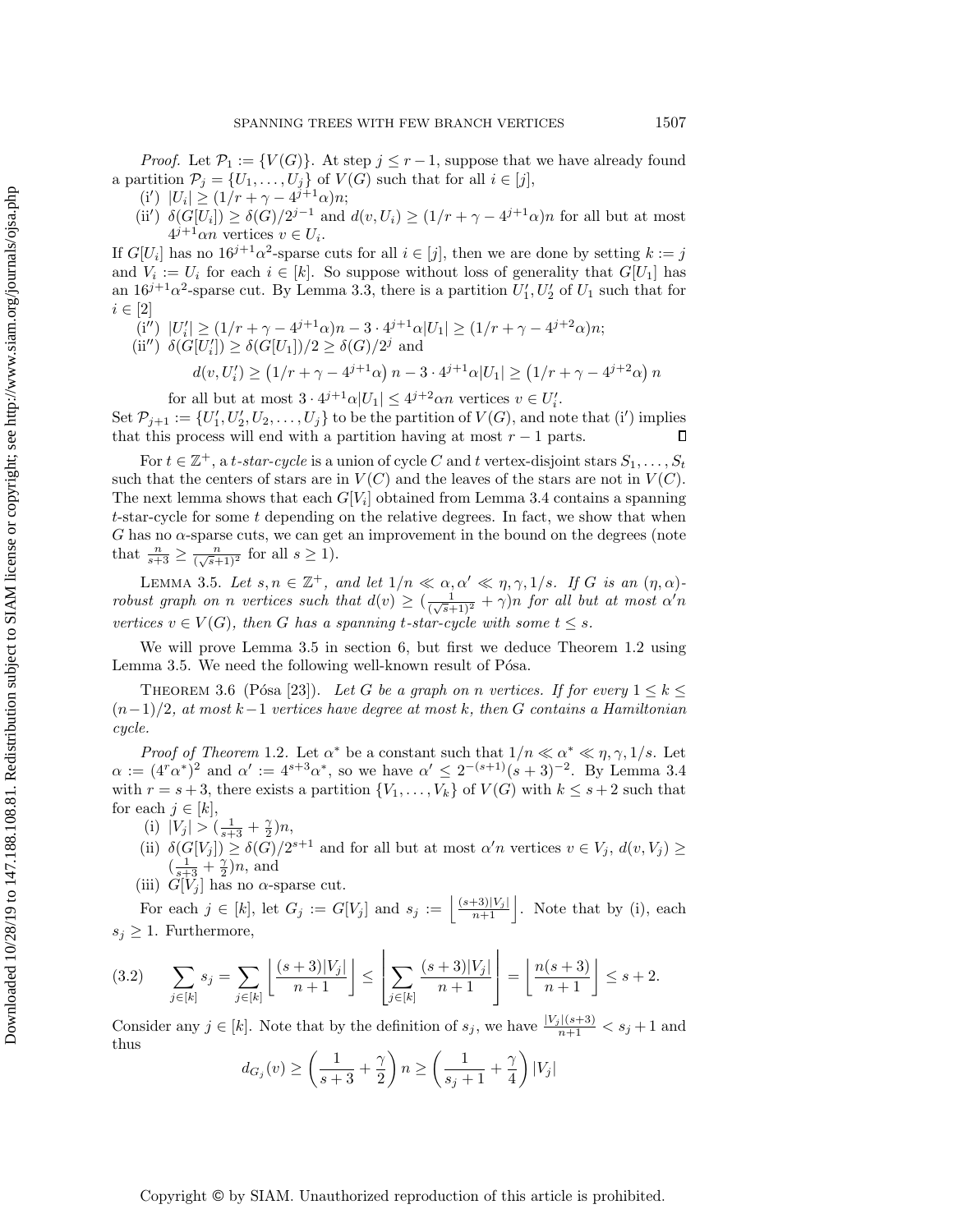for all but at most  $\alpha' n \leq (s+3)\alpha' |V_j|$  vertices  $v \in V_j$ . Also

$$
\delta(G_j) \ge \delta(G)/2^{s+1} \ge \frac{n}{2^{s+1}(s+3)} > (s+3)\alpha'|V_j|.
$$

If  $s_j = 1$ , then Theorem [3.6](#page-5-1) implies that  $G_j$  has a Hamiltonian cycle  $H_j$ . If  $s_j \geq 2$ , then Lemma [3.5](#page-5-0) implies that  $G_j$  contains a spanning  $t_j$ -star-cycle  $H_j$  with  $t_j \leq$ max $\{1, s_j - 2\}$ . (Note that if  $s_j \in \{2, 3\}$ , then  $t_j \leq 1$ .) Therefore, each  $G_j$  contains a spanning  $t_i$ -star-cycle with

<span id="page-6-2"></span>
$$
(3.3) \t\t t_j \le s_j - 1.
$$

Since G is connected, there exist edges  $e_1, \ldots, e_{k-1}$  in G such that  $\bigcup_{j \in [k]} H_j \cup$  $\bigcup_{j\in[k-1]}e_j$  is connected. Without loss of generality, we may assume that for all  $i \in [k-1], e_i \cap V(H_{i+1}) \neq \emptyset$  and  $e_i \cap \bigcup_{j \in [i]} V(H_j) \neq \emptyset$ . We claim that for each  $i \in [k-1]$ , there exists a tree  $T_i$  spanning  $\bigcup_{j \in [i+1]} H_j \cup \bigcup_{j \in [i]} e_j$  with at most  $i 1 + \sum_{j \in [i+1]} t_j$  branch vertices. We will proceed by induction on i. For  $i = 1$  and  $j \in [2]$ , let  $e'_j$  be an edge in the cycle of  $H_j$  such that  $e'_j$  intersects  $e_1$  if possible. Then  $T_1 := (H_1 - e_1') \cup (H_2 - e_2') \cup e_1$  is a tree with  $t_1 + t_2$  branch vertices. Hence we may assume that  $i > 1$ , and the statement holds for  $i' < i$ . Let  $T_{i-1}$  be a spanning tree of  $\bigcup_{j\in[i]} H_j \cup \bigcup_{j\in[i-1]} e_j$  with at most  $i-2+\sum_{j\in[i]} t_j$  branch vertices (which exists by the induction hypothesis). Let  $T'_{i+1}$  be a spanning tree of  $H_{i+1} \cup e_i$  with exactly  $t_{i+1}$  branch vertices. (To be precise,  $T'_{i+1} := H_{i+1} \cup e_i - e'_{i+1}$ , where  $e'_{i+1}$  is an edge in the cycle of  $H_{i+1}$  such that  $e'_{i+1}$  intersects  $e_i$  if possible.) Thus  $T_i := T_{i-1} \cup T'_{i+1}$ is a spanning tree of  $\bigcup_{j\in[i+1]} H_j \cup \bigcup_{j\in[i]} e_j$  with at most  $i-1+\sum_{j\in[i+1]} t_j$  branch vertices, so the claim holds (see Figure [2\)](#page-6-1).

<span id="page-6-1"></span>

FIG. 2. Building the tree using the star-cycles  $H_1, \ldots, H_k$ . The branch vertices are highlighted in bold.

Let  $T := T_{k-1}$ . Hence T is a spanning tree of G with at most

$$
k - 2 + \sum_{j \in [k]} t_j = \sum_{j \in [k]} (t_j + 1) - 2 \stackrel{(3.3)}{\leq} \sum_{j \in [k]} s_j - 2 \stackrel{(3.2)}{\leq} s
$$

 $\Box$ 

branch vertices, as desired.

<span id="page-6-0"></span>4. Star-matchings. In this section we prove a preliminary result which will we will use together with the regularity lemma (see Lemma [5.3\)](#page-9-1) to prove Lemma [3.5](#page-5-0) in section [6.](#page-13-0)

For our purposes, we define a 2-matching to be a vertex-disjoint union of edges and odd cycles (sometimes this is referred to as a basic 2-matching). The order of a 2-matching  $M$  is the number of vertices in  $M$ , and a maximum 2-matching is one of maximum order. Note that a 2-matching M implies the existence of a (perfect)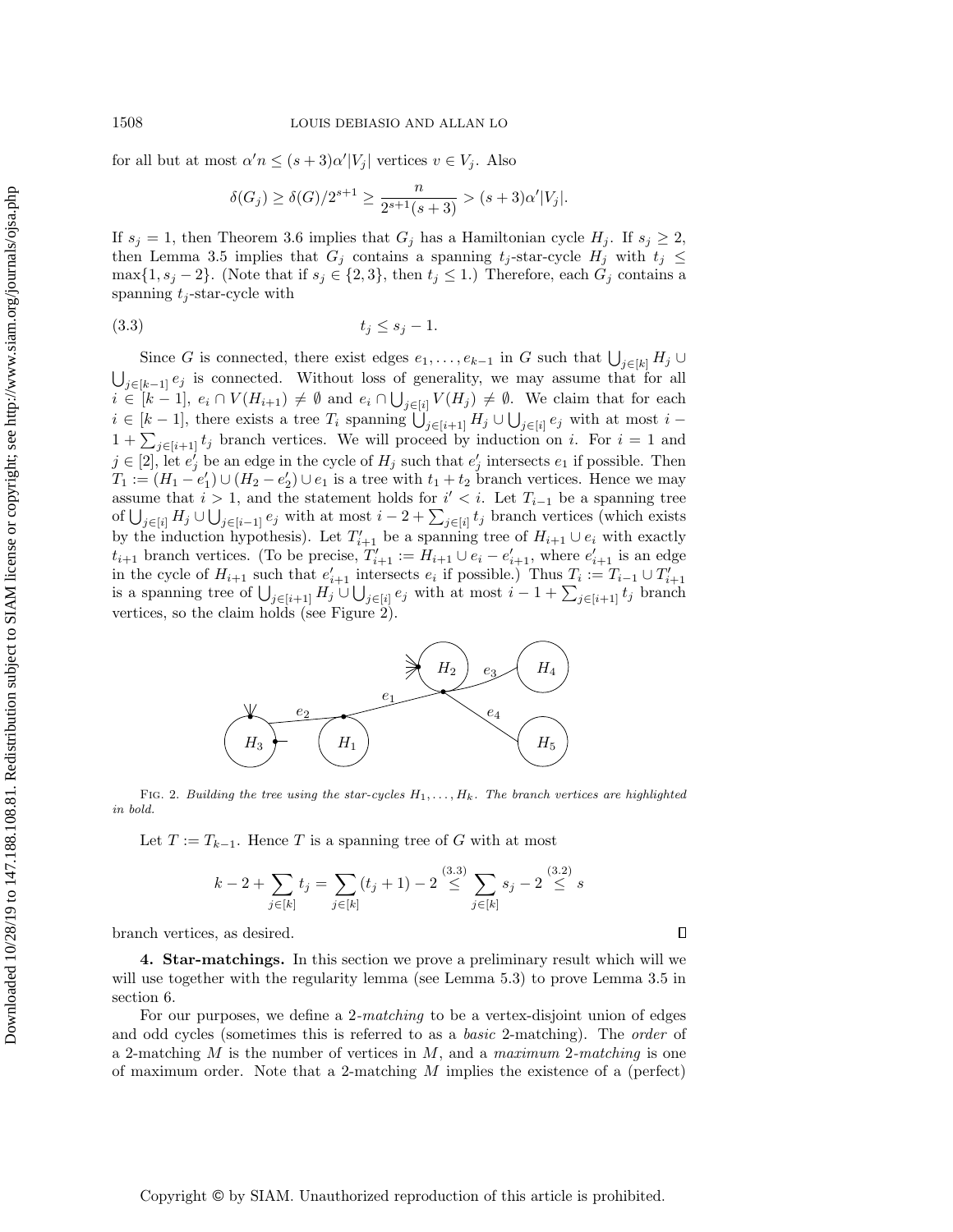fractional matching on  $V(M)$ . We need the following theorem of Pulleyblank which gives a Gallai–Edmonds-type  $([11, 13])$  $([11, 13])$  $([11, 13])$  $([11, 13])$  structural result for 2-matchings. Below we just state a simplified version of the result which suffices for our purposes, so the reader should see [\[24,](#page-18-11) Theorem 4] for the complete statement.

<span id="page-7-4"></span>THEOREM 4.1 (Pulleyblank [\[24\]](#page-18-11)). Let G be a graph, let A be the set of vertices which are not covered in some maximum matching, and let  $A_1$  be the set of isolated vertices in  $G[A]$ . If M is a maximum 2-matching for which the number of vertices contained in odd cycles is minimized, then  $V(G) \setminus V(M) \subseteq A_1$  and the edges of M incident with vertices in  $A_1$  induce a matching which covers  $N(A_1)$ .

For  $t \in \mathbb{Z}^+$ , a t-star-matching is a vertex-disjoint collection of edges and exactly t (nontrivial) stars, and and a  $t\text{-}star\text{-}2\text{-}matching$  is a vertex-disjoint collection of edges, odd cycles, and exactly t (nontrivial) stars.

<span id="page-7-5"></span>LEMMA 4.2. Let  $n, s \in \mathbb{Z}^+$ , and let G be a bipartite graph on n vertices with partition  $\{A, B\}$ . If  $d(a) \geq \frac{n}{(\sqrt{s}+1)^2}$  for all  $a \in A$  and there exists a matching covering B, then G contains a spanning t-star-matching for some  $t \leq s$ .

<span id="page-7-3"></span>*Proof.* Let  $M$  be a matching covering  $B$ . We begin with two claims.

CLAIM 4.3. Suppose there exist  $B' \subseteq B$  with  $|B'| \leq s$  and a matching M' covering  $A \setminus N(B')$ . Then G contains a spanning t-star-matching for some  $t \leq s$ .

*Proof of Claim.* Since M and M' cover B and  $A \setminus N(B')$ , respectively, there exists a matching  $M^*$  which covers  $B \cup (A \setminus N(B')) = V(G) \setminus N(B')$ .<sup>[2](#page-7-0)</sup> Finally, since  $V(G) \setminus V(M^*) \subseteq N(B')$ , there exists a spanning t-star-matching for some  $t \leq$  $|B'| \leq s.$  $\Box$ 

<span id="page-7-1"></span>CLAIM 4.4. If there exists  $U \subseteq A$  such that  $|N(U)| < |U|$ , then  $|U| > \frac{n}{(\sqrt{s}+1)^2}$ , and there exists  $b \in N(U)$  such that  $|d(b, U)| \geq \frac{|U|n}{(\sqrt{s}+1)^2|N(U)|} > \frac{n}{(\sqrt{s}+1)^2}$ .

*Proof of Claim.* Let  $U \subseteq A$  such that  $|N(U)| < |U|$ . Since  $d(a) \geq \frac{n}{(\sqrt{s}+1)^2}$  for all  $a \in A$ , we clearly have  $|U| > \frac{n}{(\sqrt{s}+1)^2}$ . Furthermore, by averaging, there exists a vertex  $b \in N(U)$  such that

$$
d(b, U) \ge \frac{e(U, N(U))}{|N(U)|} \ge \frac{|U| \frac{n}{(\sqrt{s}+1)^2}}{|N(U)|} > \frac{n}{(\sqrt{s}+1)^2}.
$$

Recall that  $M$  covers  $B$ , so we may assume that  $M$  does not cover  $A$ , or else we are done. Thus we have  $|A| > |B|$ . By Claim [4.4,](#page-7-1) there exists  $b_1 \in B$  with  $A_1 := N(b_1)$ such that

<span id="page-7-2"></span>(4.1) 
$$
|A_1| = |d(b_1, A)| \ge \frac{|A| \frac{n}{(\sqrt{s}+1)^2}}{|B|} \ge |A| - \frac{sn}{(\sqrt{s}+1)^2}.
$$

To see this last inequality, set  $|A| = \alpha n$  (and so  $|B| = (1 - \alpha)n$ ), and then divide both sides by n. Now it is straightforward to verify that  $\frac{\alpha}{1-\alpha} \frac{1}{(\sqrt{s}+1)^2} \ge \alpha - \frac{s}{(\sqrt{s}+1)^2}$  holds for all  $1/2 \leq \alpha < 1$  and  $s \geq 1$ .

Now suppose that for some  $r \in [s-1]$  we have chosen vertices  $b_1, \ldots, b_r$  and pairwise disjoint sets  $A_1, \ldots, A_r$  such that  $A_i = N(b_i) \setminus \bigcup_{j \in [i-1]} A_j$  for all  $i \in [r], |A_1|$ satisfies [\(4.1\)](#page-7-2), and  $|A_i| > \frac{n}{(\sqrt{s}+1)^2}$  for all  $2 \le i \le r$ . If there exists a matching covering

<span id="page-7-0"></span> $2$ See [\[31,](#page-18-12) Exercise 3.1.13].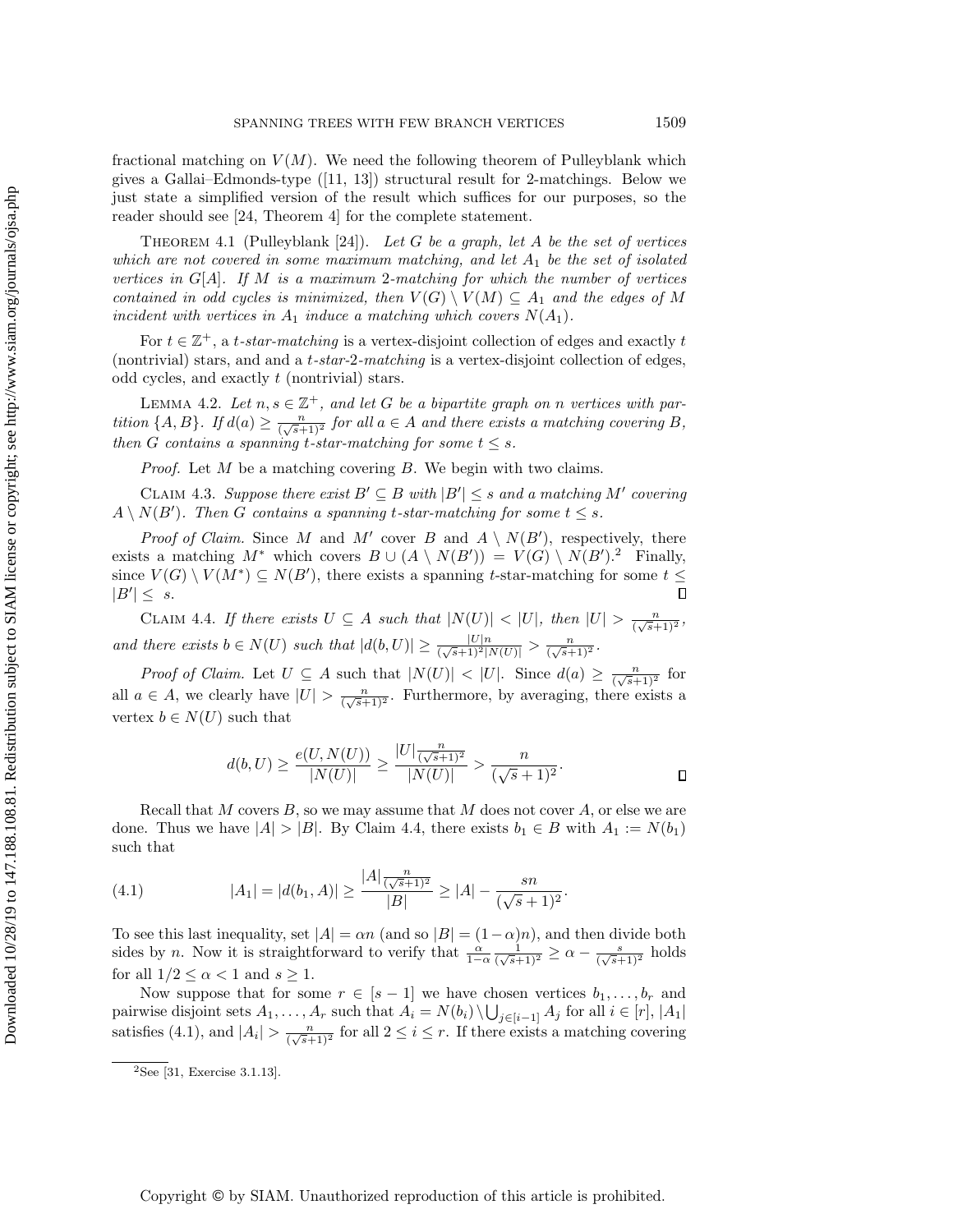$A \setminus \bigcup_{i \in [r]} A_i$ , then we are done by Claim [4.3](#page-7-3) (with  $B' := \{b_1, \ldots, b_r\}$ ). Otherwise, by Hall's theorem and Claim [4.4,](#page-7-1) there is a vertex  $b_{r+1}$  with  $A_{r+1} = N(b_{r+1}) \setminus \bigcup_{i \in [r]} A_i$ such that  $|A_{r+1}| > \frac{n}{(\sqrt{s}+1)^2}$ . Thus we obtain vertices  $b_1, \ldots, b_s$  and pairwise disjoint sets  $A_1, \ldots, A_s$  such that  $A_i = N(b_i) \setminus \bigcup_{j \in [i-1]} A_j$  for all  $i \in [s], |A_1|$  satisfies [\(4.1\)](#page-7-2), and  $|A_i| > \frac{n}{(\sqrt{s}+1)^2}$  for all  $2 \leq i \leq s$ . Note that

$$
\left| A \setminus \bigcup_{i \in [s]} A_i \right| < |A| - \left( |A| - \frac{sn}{(\sqrt{s}+1)^2} \right) - \frac{(s-1)n}{(\sqrt{s}+1)^2} = \frac{n}{(\sqrt{s}+1)^2}.
$$

Since  $d(a) \geq \frac{n}{(\sqrt{s}+1)^2}$  for all  $a \in A$ , there is a matching  $M'$  saturating  $A \setminus \bigcup_{i \in [s]} A_i$ , and thus we are done by Claim [4.3](#page-7-3) (with  $B' := \{b_1, \ldots, b_s\}$ ).  $\Box$ 

We now combine Theorem [4.1](#page-7-4) and Lemma [4.2](#page-7-5) to prove the following result on spanning t-star-2-matchings in general graphs.

<span id="page-8-1"></span>LEMMA 4.5. Let  $n, s \in \mathbb{Z}^+$  and  $0 < \alpha' \leq \eta, \gamma$ . If G is a graph on n vertices with  $\delta(G) \ge \eta n$ , and  $d(v) \ge (\frac{1}{(\sqrt{s}+1)^2} + \gamma)n$  for all but at most  $\alpha' n$  vertices  $v \in V(G)$ , then G has a spanning t-star-2-matching with  $t \leq s$ . Moreover, if G is bipartite, then G has a spanning t-star-matching with  $t \leq s$ .

*Proof.* Let  $A$  be the set of vertices in  $G$  which are not covered in some maximum matching in  $G$ , and let  $A_1$  be the set of isolated vertices in  $G[A]$ . Let M be a maximum 2-matching in  $G$  with the minimum number of vertices in odd cycles. Let  $B := N(A_1)$ , and let H be the bipartite graph induced by  $(A_1, B)$ . By Theorem [4.1,](#page-7-4) we have that  $A_1$  is an independent set, and the edges of M in H (call them  $\tilde{M}$ ) induce a matching covering B. Let  $A'_1$  be the set of at most  $\alpha' n$  vertices  $v \in A_1$ for which  $d(v, B) < (\frac{1}{(\sqrt{s}+1)^2} + \gamma)n$  but  $d(v, B) \ge \eta n$ . Now by the size of  $A'_1$ , there exists a matching  $M'$  covering  $A'_1$ , which we will choose to have as many edges from  $\hat{M}$  as possible. Let  $A_1^* = A_1 \setminus V(M')$ ,  $B^* = B \setminus V(M')$ . Let  $H^* = H[A_1^* \cup B^*]$  be the bipartite graph obtained from H by deleting vertices of M'. Note that  $\hat{M} \setminus M'$ covers  $B^*$  and for all  $v \in A_1^*$ ,

$$
d(v, B^*) \ge \left(\frac{1}{(\sqrt{s}+1)^2} + \gamma\right) n - \alpha' n \ge \frac{n}{(\sqrt{s}+1)^2} \ge \frac{|H^*|}{(\sqrt{s}+1)^2}.
$$

Thus by Lemma [4.2,](#page-7-5) there is a spanning t-star-matching  $M^*$  in  $H^*$  with  $t \leq s$ . Now  $(M \setminus \hat{M}) \cup M' \cup M^*$  gives us the desired t-star-2-matching of G.

If G is bipartite, then since G has no odd cycles, a t-star-2-matching is a t-starmatching.  $\Box$ 

We note that any improvement in the bound on  $d(a)$  for all  $a \in A$  in Lemma [4.2](#page-7-5) would immediately improve the bounds in Lemma [4.5,](#page-8-1) Lemma [6.2,](#page-13-1) and consequently Lemma [3.5.](#page-5-0)

PROBLEM 4.6. Determine the smallest value of m so that the outcome of Lemma [4.2](#page-7-5) holds with  $d(a) \ge m$  for all  $a \in A$ . It is at least  $\frac{n}{2s+2}$  as witnessed by  $s+1$  disjoint, nearly balanced copies of complete bipartite graphs on approximately  $\frac{n}{s+1}$  vertices each.

<span id="page-8-0"></span>**5. Regularity lemma.** Let G be a bipartite graph with bipartition  $\{A, B\}$ . For nonempty sets  $X \subseteq A, Y \subseteq B$ , we define the *density of*  $G[X, Y]$  to be  $d_G(X, Y) :=$  $e_G(X, Y)/|X||Y|$ . Let  $\varepsilon > 0$ . We say that G is  $\varepsilon$ -regular if for all sets  $X \subseteq A$  and  $Y \subseteq B$  with  $|X| \geq \varepsilon |A|$  and  $|Y| \geq \varepsilon |B|$  we have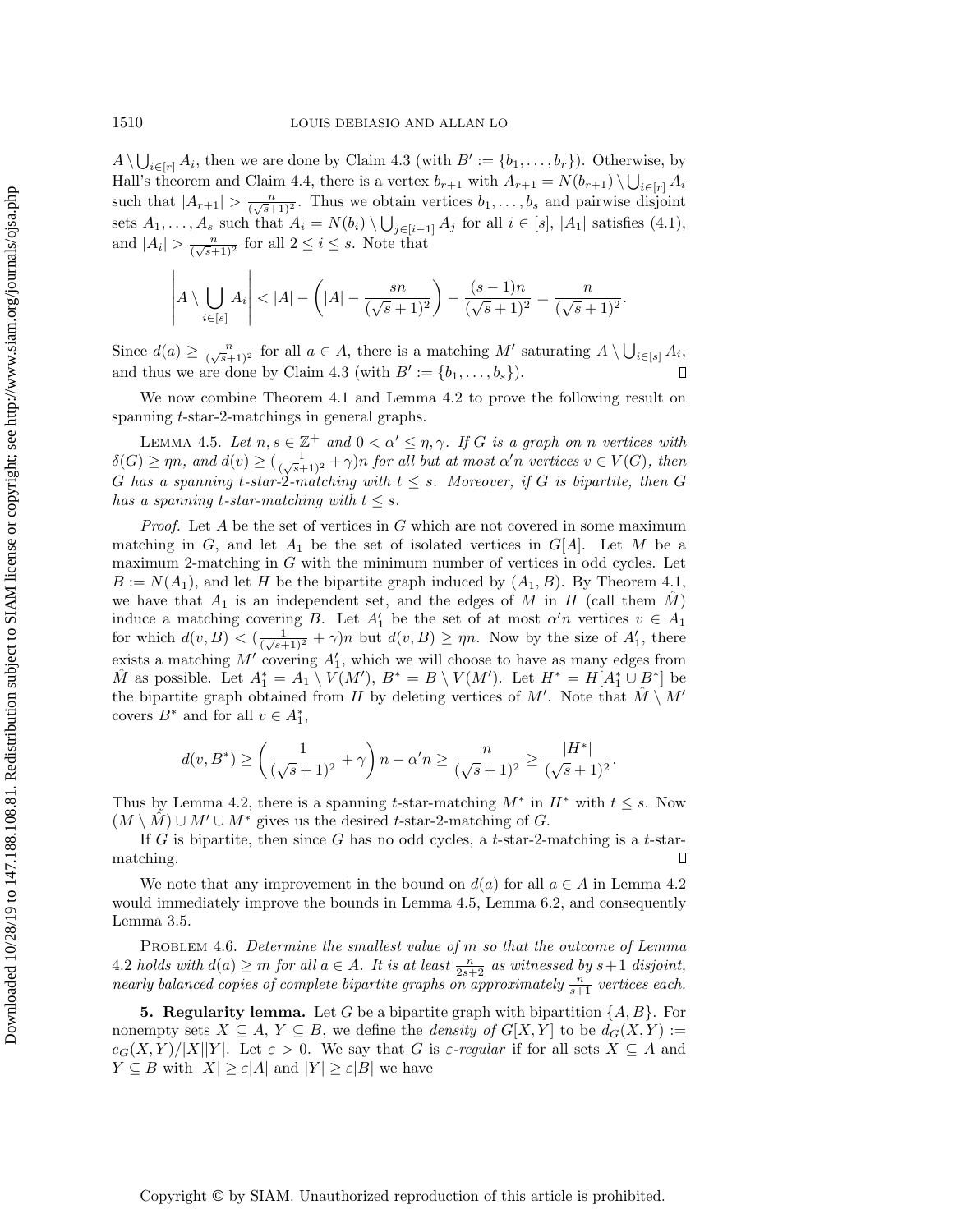$$
|d_G(A, B) - d_G(X, Y)| < \varepsilon.
$$

The following simple results follow immediately from this definition.

<span id="page-9-3"></span>PROPOSITION 5.1. Let  $(A, B)$  be an  $\varepsilon$ -regular pair with density d. Then, for all  $A' \subseteq A$  with  $|A'| \geq \varepsilon |A|$ , all but at most  $2\varepsilon |B|$  vertices in B have  $(d \pm \varepsilon)|A'|$  neighbors  $in A'.$ 

<span id="page-9-4"></span>PROPOSITION 5.2. Let  $(A, B)$  be an  $\varepsilon$ -regular pair with density d, and let  $c > \varepsilon$ . Let  $A' \subseteq A$  and  $B' \subseteq B$  with  $|A'| \ge c|A|$  and  $|B'| \ge c|B|$ . Then  $(A', B')$  is a  $2\varepsilon/c$ -regular with density at least  $d - \varepsilon$ .

Let Q be a partition of a set V. For a subset  $U \subseteq V$ , define  $\mathcal{Q} \backslash U := \{W \backslash U : W \in$ Q}. We say that a partition Q' is a refinement of Q if, for all  $W' \in \mathcal{Q}'$ ,  $W' \subseteq W$  for some  $W \in \mathcal{Q}$ .

Let G be a graph on V. We say that Q is an  $(\varepsilon, d, m, k)$ -regular partition of G, if  $(Q1)$   $Q = \{V_0, V_1, \ldots, V_k\}$  is a partition of V;

- $(Q2)$   $|V_0| \leq \varepsilon n;$
- 
- $(Q3)$   $|V_1| = \cdots = |V_k| = m;$
- (Q4) for all distinct  $i, j \in [k]$ , the graph  $G[V_i, V_j]$  is  $\varepsilon$ -regular and has density either 0 or  $> d$ ;
- $(Q5)$  for all  $i \in [k], G[V_i]$  is empty.

We use the degree form of the regularity lemma.

<span id="page-9-1"></span>LEMMA 5.3 (degree form of the regularity lemma). For all  $0 < \varepsilon < 1$ , there exists  $N = N(\varepsilon)$  such that the following holds for every  $0 \leq d < 1$ . For every graph G on  $n \geq N$  vertices with partition  $\mathcal{Q}'$  of  $V(G)$  into at most  $\varepsilon^{-1}$  parts, there exist a spanning subgraph G' of G and an  $(\varepsilon, d, m, k)$ -regular partition  $\mathcal{Q} = \{V_0, V_1, \ldots, V_k\}$ of G' satisfying the following:

- (i)  $\varepsilon^{-1} \leq k \leq N;$
- (ii)  $\{V_1, \ldots, V_k\}$  is a refinement of  $\mathcal{Q}' \setminus V_0$ ;
- (iii)  $\Delta(G G') \leq (d + \varepsilon)n$ .

Lemma [5.3](#page-9-1) can be derived from Szemerédi's original regularity lemma [\[30\]](#page-18-9).<sup>[3](#page-9-2)</sup> We now define the reduced graph.

DEFINITION 5.4 (reduced graph). Let  $m, k \in \mathbb{Z}^+$  and  $\varepsilon, d > 0$ . Let G be a graph and  $\mathcal{Q} = \{V_0, V_1, \ldots, V_k\}$  an  $(\varepsilon, d, m, k)$ -regular partition of G. We define the  $(\varepsilon, d)$ -reduced graph R of G as follows. The vertex set of R is the set of clusters  ${V_i : i \in [k]}$ . For each  $U, U' \in V(R)$ ,  $UU'$  is an edge of R if the subgraph  $G[U, U']$  is  $\varepsilon$ -regular and has density greater than d.

Note that the  $(\varepsilon, d)$ -reduced graph R depends on Q, which will always be known from the context. If  $|V(G)| = n$  and  $\delta(G) \ge \eta n$ , then  $\delta(R) \ge (\eta - \varepsilon)k$  (see Proposi-tion [5.6\)](#page-10-0). As discussed in section [2,](#page-3-0) there is no relationship between  $\Delta(G)$  and  $\Delta(R)$ . For our purpose, we would like that, if  $d_R(V_i) = d_i k$ , then the majority of the vertices  $v \in V_i$  satisfy  $d_G(v) \approx d_i n$ . We can achieve this by considering a graph  $R^*$  obtained from the reduced graph R by essentially replacing each edge  $V_iV_j$  in R of density  $d_{i,j}$ with a random bipartite graph of density  $d_{i,j}$ . Formally, we introduce the following notion.

<span id="page-9-0"></span>DEFINITION 5.5 (fractional-random-reduced graph). Let  $\ell, s \in \mathbb{Z}^+$  and  $\varepsilon, \varepsilon', d >$ 0. Let G be a graph and  $\mathcal{Q} = \{V_0, V_1, \ldots, V_k\}$  an  $(\varepsilon, d, m, k)$ -regular partition of G.

<span id="page-9-2"></span><sup>3</sup>See [\[18,](#page-17-16) Lemma 7.3] for a sketch of the proof.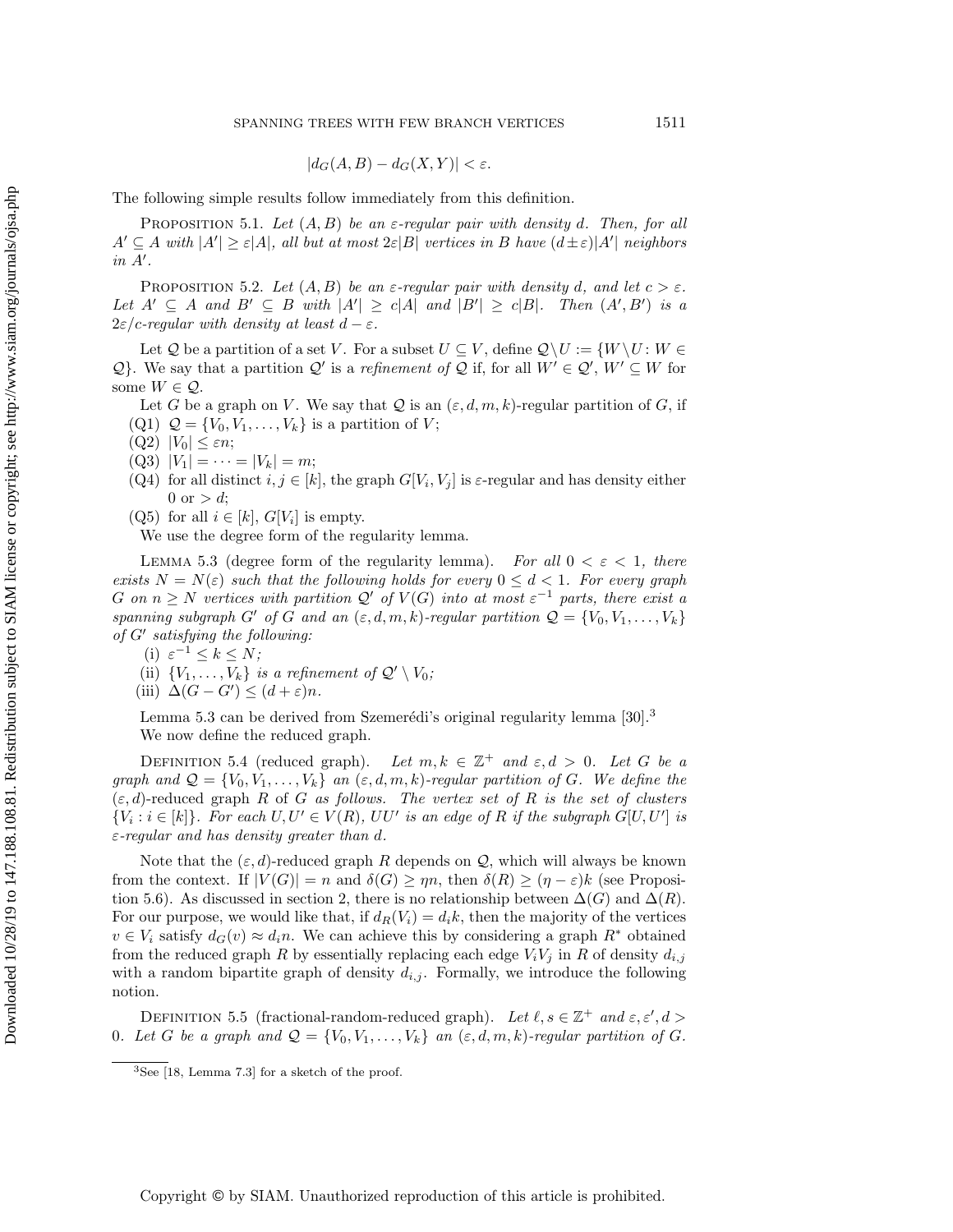For all distinct  $i, j \in [k]$ , let  $d_{i,j} = d_G(V_i, V_j)$ . We say that a graph  $R^*$  is an  $(\varepsilon', \ell, s)$ fractional-random-reduced graph of  $G$  if

- (R1)  $V(R^*) = \bigcup_{i \in [k]} X_i$ , where  $X_i = \{x_{i,j} : j \in [\ell]\}$  is a set of  $\ell$  vertices;
- (R2) for any distinct  $i, j \in [k]$ , if  $d_{i,j} = 0$ , then  $R^*[X_i, X_j]$  is empty;
- <span id="page-10-1"></span>(R3) for any  $i \in [k]$ , any  $s' \leq s$  vertices  $y_1, \ldots, y_{s'}$  with each  $y_p \in X_{i_p}$ , where  $i_p \neq i,$

$$
\left| X_i \cap \bigcup_{p \in [s']} N_{R^*}(y_p) \right| = \left| X_i \setminus \bigcap_{p \in [s']} \overline{N_{R^*}(y_p)} \right| = (1 \pm \varepsilon') \left( 1 - \prod_{p \in [s']} (1 - d_{i_p, i}) \right) \ell.
$$

Again,  $R^*$  depends on Q, which will be known from context. Note that if 0 <  $1/\ell \ll \varepsilon', d, 1/s$ , then such an  $R^*$  exists, by taking  $R^*[X_i, X_j]$  to be a binomial random balanced bipartite graph on  $2\ell$  vertices with probability  $d_{i,j}$  for each distinct  $i, j \in [k]$ (cf. [\[17,](#page-17-17) Definition 1.9]).

The key property of  $R^*$  is that if  $R^*$  contains vertex-disjoint stars covering some proportion of  $V(R^*)$ , then we can find vertex-disjoint stars in G covering approximately the same proportion of  $V(G)$  (see Lemma [5.10\)](#page-11-0).

The following simple propositions relate the minimum degrees of  $G, R$ , and  $R^*$ .

<span id="page-10-0"></span>PROPOSITION 5.6. Let  $n, \ell, s \in \mathbb{Z}^+$  and  $\varepsilon, \varepsilon', \delta, \eta, \alpha' > 0$  with  $\varepsilon \leq 1/2$ . Let G be a graph on n vertices with  $\delta(G) \ge \eta n$ . Let U be the set of vertices  $v \in V(G)$  such that  $d(v) < \delta n$ , and let  $\mathcal{Q}' := \{U, \overline{U}\}$ . Suppose that  $|U| \leq \alpha' n$ . Let  $\mathcal{Q} = \{V_0, V_1, \ldots, V_k\}$  be an  $(\varepsilon, d, m, k)$ -regular partition of G such that  $\{V_1, \ldots, V_k\}$  is a refinement of  $\mathcal{Q}' \setminus V_0$ . Let R and R<sup>\*</sup> be the  $(\varepsilon, d)$ -reduced graph and an  $(\varepsilon', \ell, s)$ -fractional-random-reduced graph of G, respectively. Then

- (i)  $\delta(R) \geq (\eta \varepsilon)k;$
- (ii)  $\delta(R^*) \geq (\eta \varepsilon \varepsilon')k\ell;$
- (iii)  $d_{R^*}(x) \geq (\delta \varepsilon \varepsilon')k\ell$  for all but at most  $2\alpha' k\ell$  vertices  $x \in V(R^*)$ .

*Proof.* For all distinct  $i, i' \in [k]$ , let  $d_{i,i'} = d_G(V_i, V_{i'})$ . Note that  $k \leq n/m \leq 2k$ . For each  $i \in [k]$ ,

<span id="page-10-2"></span>(5.1) 
$$
\sum_{i' \in [k] \setminus \{i\}} d_{i,i'} \ge \frac{1}{m^2} \sum_{v \in V_i} (d_G(v) - |V_0|)
$$

$$
\ge \frac{k}{m} \sum_{v \in V_i} \left( \frac{d_G(v)}{n} - \varepsilon \right) \ge \frac{k}{m} \sum_{v \in V_i} (\eta - \varepsilon) = (\eta - \varepsilon)k,
$$

implying (i), as  $d_R(V_i) \geq \sum_{i' \in [k] \setminus \{i\}} d_{i,i'}$  and  $\delta(G) \geq \eta n$ . Consider any vertex  $x_{i,j} \in$  $V(R^*)$ . By [\(R3\)](#page-10-1) (with  $s' = 1$ ) and [\(5.1\)](#page-10-2), we have

$$
d_{R^*}(x_{i,j}) = \sum_{i' \in [k] \setminus i} d_{R^*}(x_{i,j}, V_{i'})
$$
  
\n
$$
\geq \sum_{i' \in [k] \setminus i} (1 - \varepsilon') d_{i,i'} \ell \geq (1 - \varepsilon')(\eta - \varepsilon) k \ell \geq (\eta - \varepsilon - \varepsilon') k \ell.
$$

Hence  $\delta(R^*) \geq (\eta - \varepsilon - \varepsilon')k\ell$  implying (ii). Recall that  $\{V_1, \ldots, V_k\}$  is an refinement of  $\mathcal{Q}' \setminus V_0$ . Thus for all but at most  $\ell |U|/m \leq 2\alpha' k\ell$  vertices  $x \in V(R^*)$  satisfies  $d_{R^*}(x) \geq (\delta - \varepsilon - \varepsilon')k\ell.$  $\Box$ 

<span id="page-10-3"></span>We need the following lemmas which give some desirable properties of  $(\varepsilon, d)$ reduced graph  $R$ . First, we show that if  $G$  has no sparse cuts, then  $R$  is connected.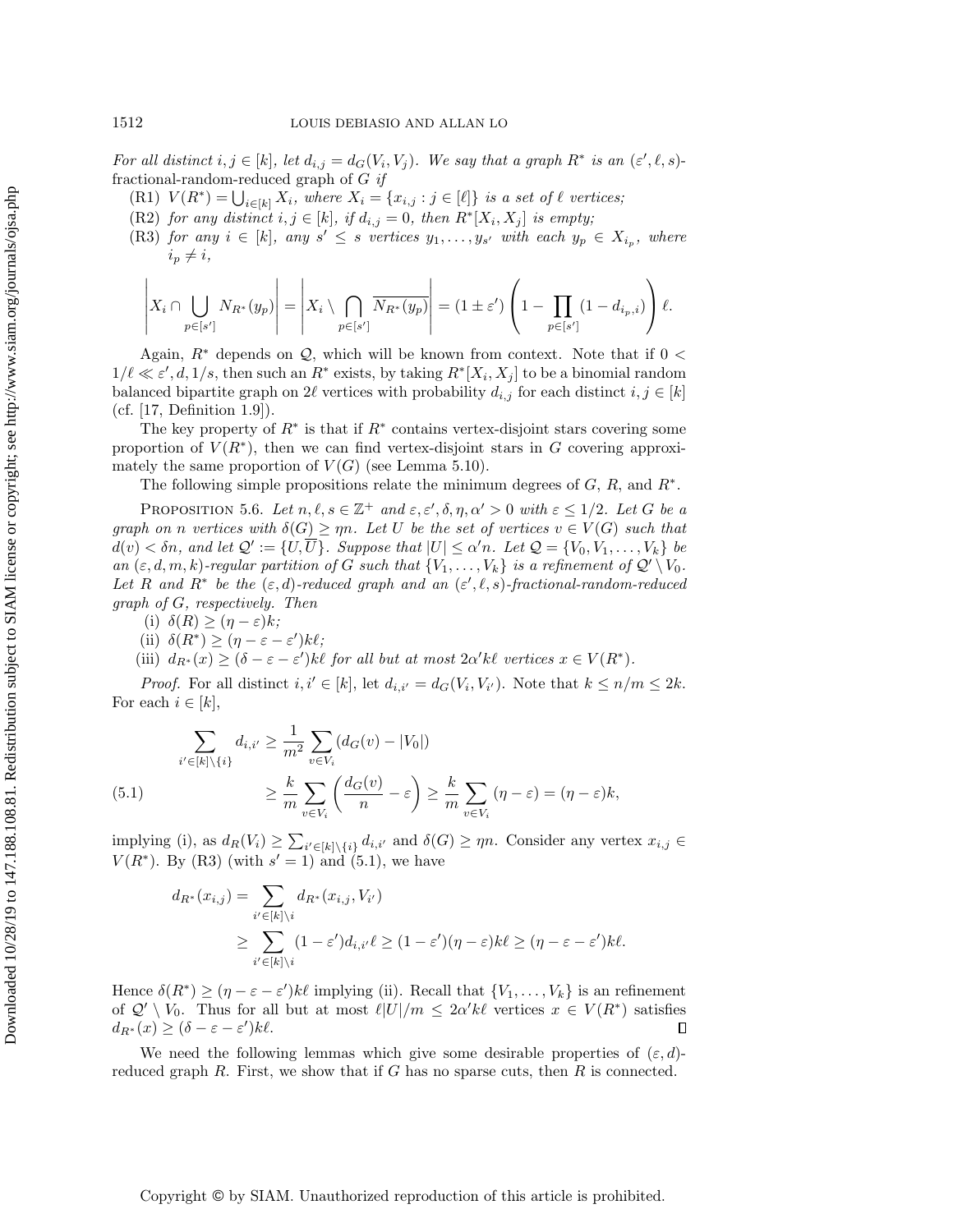LEMMA 5.7. Let  $n, k, m \in \mathbb{Z}^+$  and  $\varepsilon, d, \alpha > 0$  be such that  $2(d+2\varepsilon) \leq \alpha$ . Let G be a graph on n vertices with no  $\alpha$ -sparse cuts. Let G' be a spanning subgraph of G with  $\Delta(G - G') \leq (d + \varepsilon)n$ . Let  $\mathcal{Q} = \{V_0, V_1, \ldots, V_k\}$  be an  $(\varepsilon, d, m, k)$ -regular partition of G'. Then the  $(\varepsilon, d)$ -reduced graph R of G' is connected.

*Proof.* Suppose that R is not connected. Let A be a component of R with  $|A| \le$  $k/2$  and  $A = \bigcup_{V_i \in \mathcal{A}} V_i$ . Note that  $|\overline{A}| \geq n/2$ . By the hypothesis,

$$
e_G(A, \overline{A}) \le e_{G-G'}(A, \overline{A}) + e_G(A, V_0) \le (d + 2\varepsilon)n|A| \le \alpha|A||\overline{A}|
$$

contradicting the fact that G has no  $\alpha$ -sparse cuts.

Next, we show that if R is connected, then every pair of vertices in  $V(G) \setminus V_0$  can be connected by a short path, even if some small number of vertices are forbidden to be used on the path. We say the length of a path P to mean its number of its edges. For vertices  $u, v, a (u, v)$ -path is a path having u and v as endpoints.

<span id="page-11-2"></span>LEMMA 5.8. Let  $n, k, m \in \mathbb{Z}^+$  and  $\varepsilon, d > 0$  be such that  $k \geq 3$  and  $4\varepsilon < 3d$ . Let G be a graph on n vertices with  $\delta(G) \ge \eta n$  and  $\mathcal{Q} = \{V_0, V_1, \ldots, V_k\}$  an  $(\varepsilon, d, m, k)$ regular partition of G. Suppose that  $X \subseteq V(G)$  with  $|X| \le dm/4$  and the  $(\varepsilon, d)$ -reduced graph R of G is connected. Let  $u, v \in V(G) \setminus X$  such that  $d(u, V_i) \geq (d - \varepsilon)m$  and  $d(v, V_{i'}) \geq (d - \varepsilon)$  for some i,  $i' \in [k]$ . Then there exists an  $(u, v)$ -path in  $G \setminus X$  of length at most  $k + 1$ .

*Proof.* By relabeling if necessary, suppose  $d(u, V_1) \geq (d - \varepsilon)m$  and  $d(v, V_t) \geq (d - \varepsilon)m$  $\varepsilon$ )*m* such that  $V_1V_2 \ldots V_t$  is a path in R (with  $t \leq k$ ), which exists since R is connected. If  $t = 1$ , then let  $V_2$  be a neighbor of  $V_1$  in R. Note that by Proposition [5.1,](#page-9-3) there exists a vertex in  $V_2$  which has a neighbor in both  $(N(u) \cap V_1)\setminus X$  and  $(N(v) \cap V_1)\setminus X$ . Thus there exists an  $(u, v)$ -path of length 4 in  $G \setminus X$ .

If  $t \geq 2$ , then set  $V'_1 = (N(u) \cap V_1) \setminus X$  and  $V'_t = (N(v) \cap V_t) \setminus X$ . Applying Proposition [5.1](#page-9-3) iteratively, we find  $V'_2, \ldots, V'_{t-1}$  such that for all  $i \in [t-2], V'_{i+1} \subseteq$  $V_{i+1} \setminus X$ ,  $|V'_{i+1}| \geq (d-\varepsilon)|V_{i+1}| - |X| \geq \varepsilon|V_{i+1}|$  and  $d(v, V'_{i}) \geq (d-\varepsilon)|V'_{i}| > 0$  for all  $v \in V'_{i+1}$ . Note that  $e_G(V'_{t-1}, V'_{t}) > 0$  by Proposition [5.1.](#page-9-3) In the end we have a  $(u, v)$ -path  $ux_1 \ldots x_t v$  with each  $x_i \in V'_i$ .  $\Box$ 

The following lemma appears explicitly in [\[1,](#page-17-18) Lemma 10], although we only state a weaker version here. It allows us to turn the existence of a matching in the reduced graph into long paths in the original graph.

<span id="page-11-1"></span>LEMMA 5.9. Let  $0 < m \ll \varepsilon < d/100$ . Let G be a bipartite graph with bipartition  $\{V_1, V_2\}$  with  $|V_1|, |V_2| \geq m$ . Suppose that G is  $\varepsilon$ -regular with density at least  $d/4$ . Then there exists a path of length at least  $(2-10\varepsilon/d)m$ .

Let  $R^*$  be a fractional-random-reduced graph of G. The next lemma shows that if  $R^*$  contains vertex-disjoint stars covering some proportion of  $V(R^*)$ , then we can find vertex-disjoint stars in G covering approximately the same proportion of  $V(G)$ .

<span id="page-11-0"></span>LEMMA 5.10. Let  $n, \ell, s \in \mathbb{Z}^+$  and  $\varepsilon, \varepsilon', d > 0$  with  $\varepsilon \leq d$  and  $4s \varepsilon \leq \varepsilon'$ . Let G be a graph on n vertices and  $\mathcal{Q} = \{V_0, V_1, \ldots, V_k\}$  an  $(\varepsilon, d, m, k)$ -regular partition of G. Let  $R^*$  be an  $(\varepsilon', \ell, s)$ -fractional-random-reduced graph of G. Suppose that  $S_1, \ldots, S_t$ are vertex-disjoint stars in  $R^*$  and L is the set of leaves of  $S_1, \ldots, S_t$ . Then G contains t vertex-disjoint stars  $S'_1, \ldots, S'_t$  such that

- (i)  $|\bigcup_{p\in[t]} V(S'_p)| \geq \frac{m}{\ell} |L| 4\varepsilon' m k;$
- (ii) for each  $i \in [k]$ ,  $|V_i \cap \bigcup_{p \in [t]} V(S'_p)| \leq \frac{m}{\ell} |X_i \cap L| + t$ .

 $\Box$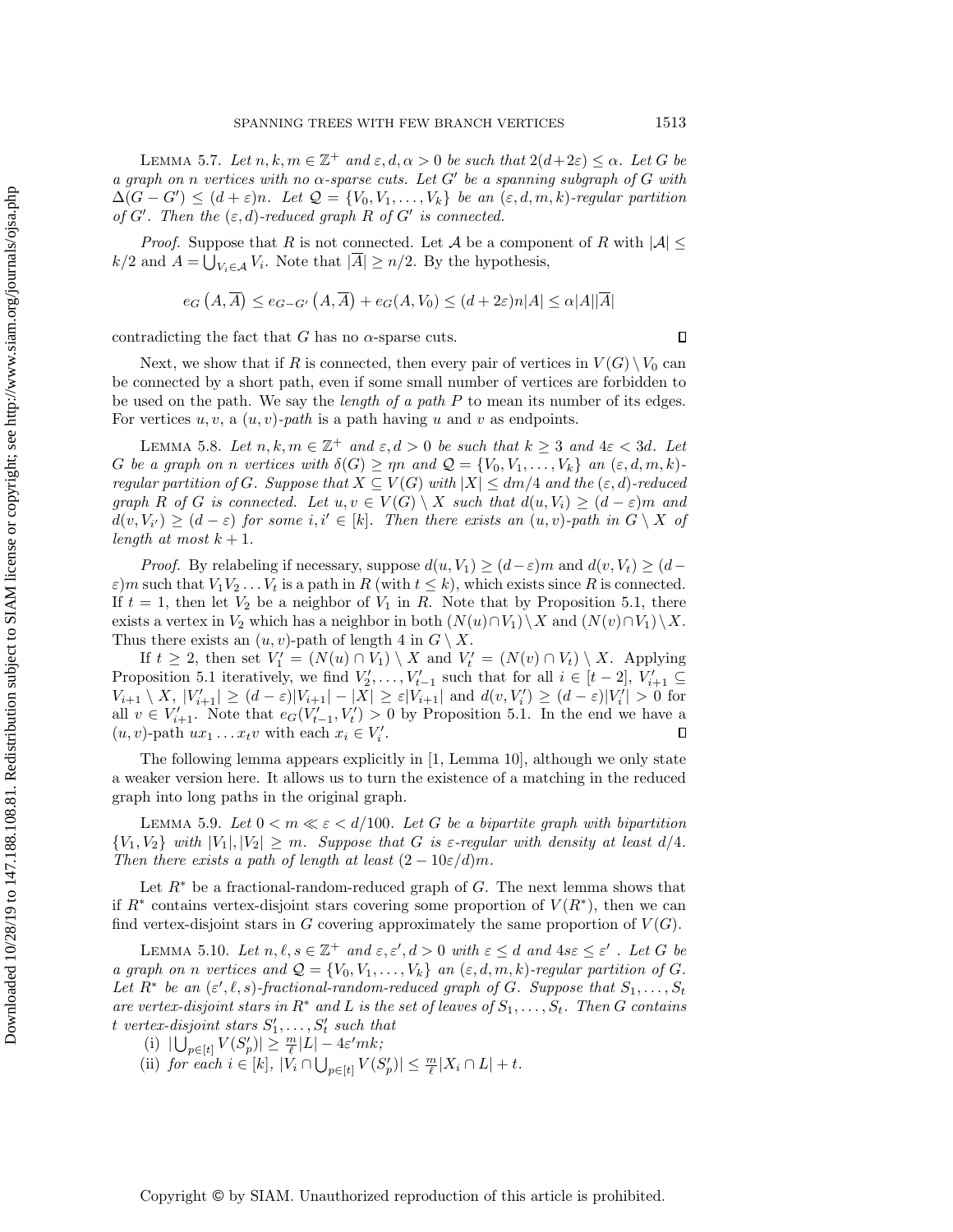*Proof.* For each  $p \in [t]$ , let  $y_p$  be the center of  $S_p$  with  $y_p \in X_{i_p}$  and  $L_p :=$  $V(S_p) \setminus y_p$  be the leaves of  $S_p$ . For distinct  $i, j \in [k]$ , let  $d_{i,j} := d_G(V_i, V_j)$ .

CLAIM 5.11. There exist distinct vertices  $v_1, \ldots, v_t \in V(G)$  and subsets  $I_1, \ldots,$  $I_t \subseteq [k]$  such that, for each  $p \in [t]$  and all  $i \in [k]$ ,

<span id="page-12-3"></span><span id="page-12-2"></span><span id="page-12-1"></span><span id="page-12-0"></span>
$$
(a_p) \ v_p \in V_{i_p};
$$
  
\n
$$
(b_p) \ \sum_{i \in I_p} |L_p \cap X_i| \ge (1 - 4\varepsilon)|L_p|;
$$
  
\n
$$
(c_p) \ \text{if} \ i \in I_p, \ \text{then} \ L_p \cap X_i \neq \emptyset;
$$
  
\n
$$
(d_p) \ \left| V_i \setminus \bigcup_{p' \in [p] \colon i \in I_{p'}} N_G(v_{p'}) \right| \le m \max \left\{ \prod_{p' \in [p] \colon i \in I_{p'}} \left( 1 - d_{i_{p'},i} + \varepsilon \right), \varepsilon \right\}.
$$

*Proof of Claim.* Suppose for some  $p \in [t]$ , we have already found  $v_1, \ldots, v_{p-1}$ ,  $I_1, \ldots, I_{p-1}$ . We find  $v_p$  and  $I_p$  as follows.

Consider  $i \in [k] \setminus \{i_p\}$  with  $X_i \cap L_p \neq \emptyset$ . Let  $J_i := \{p' \in [p-1]: i \in I_{p'}\}$  and  $N_i := \bigcup_{p' \in J_i} N_G(v_{p'})$ . We say that the vertex  $v \in V_{i_p}$  is *i-good* if

$$
|V_i \setminus (N_G(v) \cup N_i)| \le \max\left\{ \left(1 - d_{i_p,i} + \varepsilon\right) |N_i|, \varepsilon m \right\};
$$

otherwise, we say that v is *i*-bad. Define the function  $\sigma_i: V_{i_p} \to \{0,1\}$  such that  $\sigma_i(v) = 1$  if v is i-good, and  $\sigma_i(v) = 0$  otherwise. Since  $X_i \cap L_p \neq \emptyset$ , then the definition of  $R^*$  implies that  $d_{i_p,i} \geq d > 0$ . If  $|V_i \setminus N_i| \leq \varepsilon m$ , then  $\sigma_i(v) = 1$  for all  $v \in V_{i_p}$ . Otherwise since  $G[V_{i_p}, V_i]$  is  $\varepsilon$ -regular, Proposition [5.1](#page-9-3) implies that for all but at most  $2\varepsilon m$  vertices  $v \in V_{i_p}$ ,

$$
|V_i \setminus (N_{G'}(v) \cup N_i)| \le (1 - d_{i_p,i} + \varepsilon) |V_i \setminus N_i|.
$$

Hence  $\sigma_i(v) = 1$  for all but at most  $2\varepsilon m$  vertices  $v \in V_{i_p}$ , that is,  $\sum_{v \in V_{i_p}} \sigma_i(v) \ge$  $(1-2\varepsilon)m$ . Therefore,

$$
\sum_{v\in V_{i_p}}\sum_{i\in [k]\colon X_i\cap L_p\neq \emptyset}|X_i\cap L_p|\sigma_i(v)\geq (1-2\varepsilon)m\sum_{i\in [k]}|X_i\cap L_p|=(1-2\varepsilon)m|L_p|.
$$

So, by averaging, there exists a vertex  $v_p \in V_{i_p} \setminus \{v_1, \ldots, v_{p-1}\}\$  such that

$$
\sum_{i \in [k]} |X_i \cap L_p | \sigma_i(v_p) \ge (1 - 4\varepsilon)|L_p|.
$$

Set  $I_p := \{i \in [k]: X_i \cap L_p \neq \emptyset \text{ and } \sigma_i(v_p) = 1\}.$  Clearly  $(a_p)$ – $(c_p)$  hold. We now verify  $(d_p)$ . If  $i \notin I_p$ , then  $(d_p)$  holds by  $(d_{p-1})$ . If  $i \in I_p$ , then  $(d_p)$  holds by  $(d_{p-1})$ and the fact the  $v_p$  is *i*-good.  $\Box$ 

We are going to construct vertex-disjoint stars  $S'_1, \ldots, S'_t$ , where  $S_p$  has center  $v_p$ and leaves in  $\bigcup_{i\in I_p} V_i$ . Let  $\hat{V} := \{v_1, \ldots, v_t\}$ . Suppose that for each  $i \in [k]$ ,

<span id="page-12-4"></span>(5.2) 
$$
|V_i \cap N_G(\hat{V})| \geq \frac{m}{\ell} \left( \sum_{p \in [t]: \ i \in I_p} |L_p \cap X_i| \right) - 2\varepsilon' m.
$$

Pick  $W_i \subseteq V_i \cap N_G(\hat{V})$  such that  $|W_i| = \frac{m}{\ell} (\sum_{p \in [t]} \sum_{i \in I_p} |L_p \cap X_i|) - 2\varepsilon' m$ . Together with  $(b_p)$  and the fact that  $4s\varepsilon \leq \varepsilon'$ , we have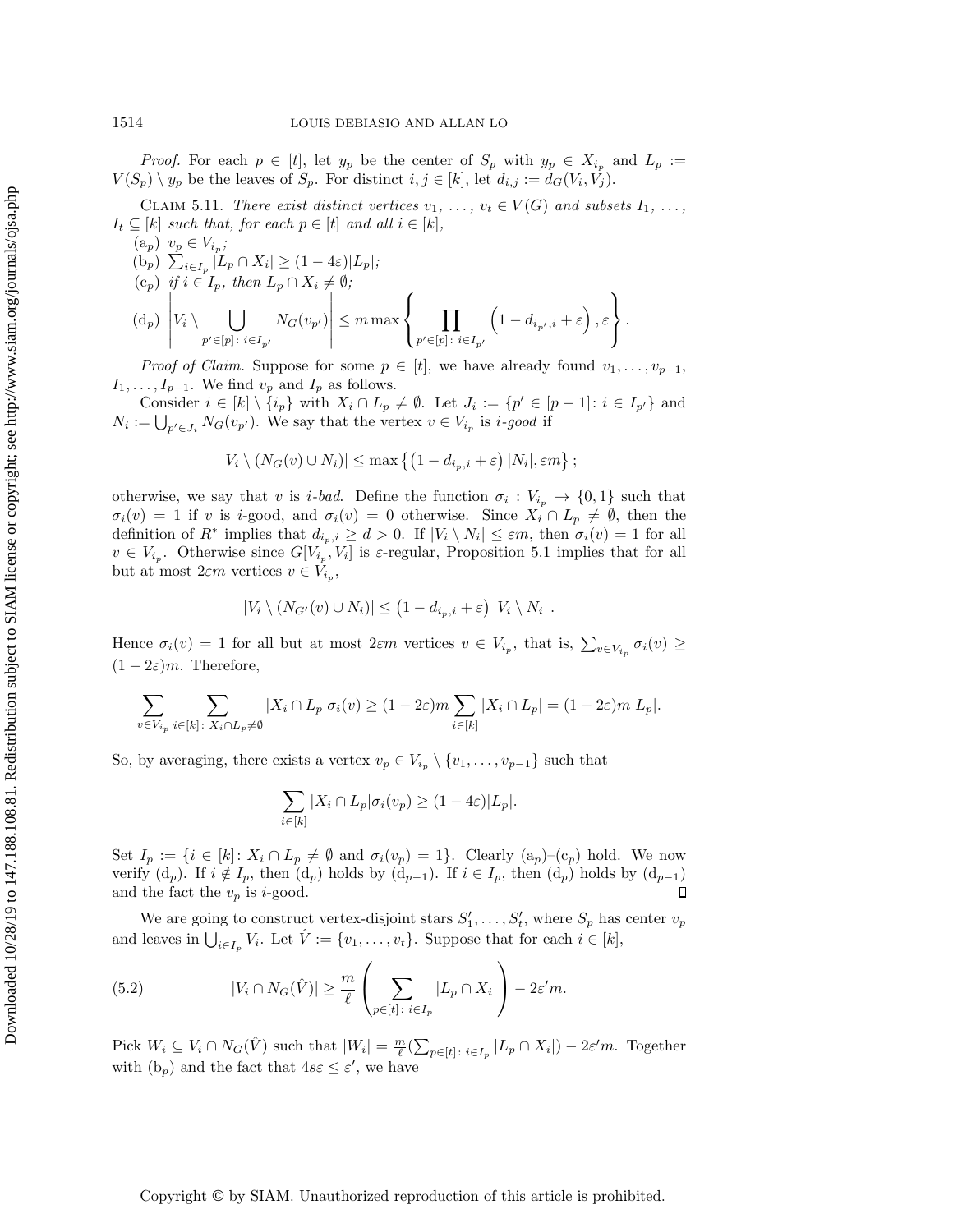$$
\sum_{i \in [k]} |W_i| \ge \sum_{i \in [k]} \left( \frac{m}{\ell} \left( \sum_{p \in [t] \colon i \in I_p} |L_p \cap X_i| \right) - 2\varepsilon' m \right)
$$
  
= 
$$
\frac{m}{\ell} \left( \sum_{p \in [t]} \sum_{i \in I_p} |L_p \cap X_i| \right) - 2\varepsilon' mk
$$
  

$$
\ge \frac{m}{\ell} \sum_{p \in [t]} (1 - 4\varepsilon)|L_p| - 2\varepsilon' mk \ge \frac{m}{\ell}|L| - (2\varepsilon' + 4s\varepsilon)mk \ge \frac{m}{\ell}|L| - 3\varepsilon' mk.
$$

As  $W_i \subseteq V_i \cap \bigcup_{p \in [t]} N_G(\hat{V}), G$  contains vertex-disjoint stars  $S'_1, \ldots, S'_t$  with centers  $v_1, \ldots, v_t$  such that  $\bigcup_{p \in [t]} V(S'_p) = \hat{V} \cup \bigcup_{i \in [k]} W_i$ . Clearly (i) holds. Since  $|W_i| \leq$  $\frac{m}{\ell}|L \cap X_i|$  and  $|\hat{V}| = t$ , (ii) holds.

To see if [\(5.2\)](#page-12-4) holds, consider  $i \in [k]$ . Let  $J_i = \{p \in [t] : i \in I_p\}$ . If  $|V_i \cap N_G(\hat{V})| \ge$  $(1-\varepsilon)m$ , then we are done, as  $\sum_{p\in J_i}|L_p\cap X_i|\leq |X_i|=\ell$  and  $\varepsilon<\varepsilon'$ . Hence  $(d_p)$ implies that

$$
\left| V_i \cap N_G(\hat{V}) \right| \ge \left| V_i \cap \bigcup_{p \in J_i} N_G(v_p) \right| \ge \left( 1 - \prod_{p \in J_i} \left( 1 - d_{i_p, i} + \varepsilon \right) \right) m
$$
  

$$
\ge \left( 1 - \prod_{p \in J_i} \left( 1 - d_{i_p, i} \right) \right) m - s \varepsilon m \ge \frac{\left( R^3 \right) m}{\ell} \left| X_i \cap \bigcup_{p \in J_i} N_{R^*}(y_p) \right| - (s \varepsilon + \varepsilon') m
$$
  

$$
\ge \frac{m}{\ell} \left| X_i \cap \bigcup_{p \in J_i} N_{S_p}(y_p) \right| - 2\varepsilon' m = \frac{m}{\ell} \sum_{p \in J_i} |X_i \cap L_p| - 2\varepsilon' m.
$$

Thus [\(5.2\)](#page-12-4) holds as required. This completes the proof of the lemma.

<span id="page-13-0"></span>6. Spanning star-cycles in graphs with no sparse cuts. Let  $\beta > 0$ , and let G be a graph on n vertices. We say G is  $\beta$ -near-bipartite if there exists  $X \subseteq V(G)$ such that  $e(X) < \beta n^2$  and  $e(V(G) \setminus X) < \beta n^2$ .

The proof of Lemma [3.5](#page-5-0) will be obtained by a combination of the following two results, the first of which is proved by the first author and Nelsen in [\[9\]](#page-17-12). Lemma [6.1](#page-13-2) provides the existence of an absorbing path which depends on whether  $G$  is nearbipartite or not. In order to use the absorbing path in the case that  $G$  is near-bipartite, we show in Lemma  $6.2$  that the nearly spanning  $t$ -star-cycle can be chosen so that there are an equal number of leftover vertices in each part of the bipartition.

<span id="page-13-2"></span>LEMMA 6.1 (absorbing lemma [\[9\]](#page-17-12)). Let  $0 < 1/n \ll \alpha \ll \eta$ , set  $\rho := \alpha^{32/\alpha^2}$ , and suppose G is an  $(\eta, \alpha)$ -robust graph on n vertices.

- (i) If G is not  $\alpha^4$ -near-bipartite, then there exists a path P with  $|V(P)| \le \rho n$  such that for all  $W \subseteq V(G) \setminus V(P)$  with  $|W| \leq \rho^3 n$ , the subgraph  $G[V(P) \cup W]$ contains a spanning path having the same endpoints as P.
- (ii) If G is  $\alpha^4$ -near-bipartite, then there exist a partition  $\{A, B\}$  of  $V(G)$  and a path P with  $|V(P)| \le \rho n$  such that  $\delta(G[A, B]) \ge \eta n/2$  and for all  $W \subseteq$  $V(G) \setminus V(P)$  with  $|W \cap A| = |W \cap B| \leq \rho^3 n$ , the subgraph  $G[V(P) \cup W]$ contains a spanning path having the same endpoints as P.

<span id="page-13-1"></span>LEMMA 6.2. Let  $s, n \in \mathbb{Z}^+$  and be  $\alpha, \alpha', \eta, \rho, \gamma$  be such that  $1/n \ll \rho, \alpha, \alpha' \ll \gamma$  $\eta, \gamma, 1/s$  and  $\rho \leq \alpha \eta/16s$ . Let G be an  $(\eta, \alpha)$ -robust graph on n vertices such that

 $\Box$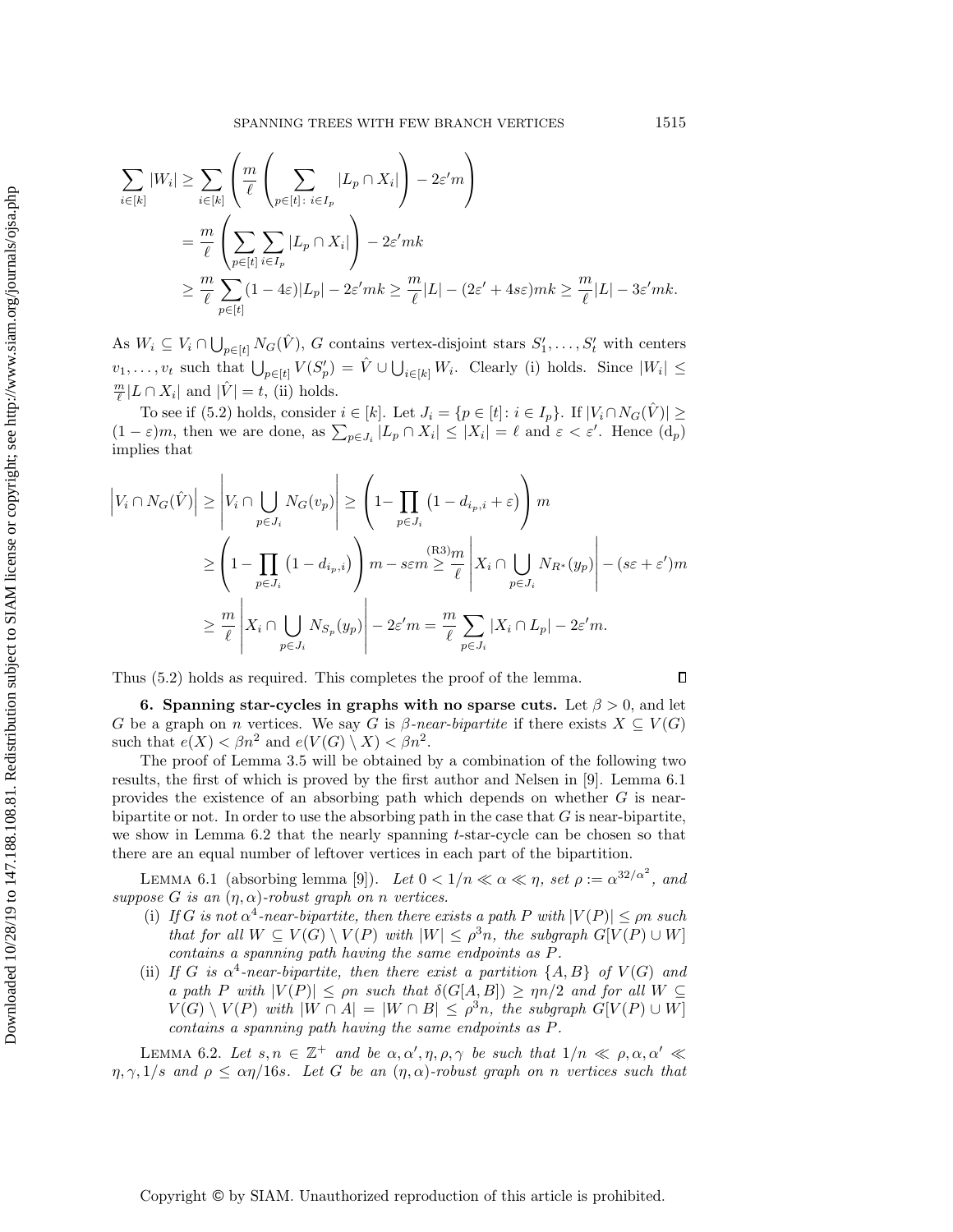$d(v) \geq (\frac{1}{(\sqrt{s}+1)^2)} + \gamma)n$  for all but at most  $\alpha'n$  vertices. Let  $P \subseteq G$  be a path of order  $|V(P)| \le \rho n$ . Then G contains a t-star cycle  $C^*$  for some  $t \le s$  with  $|V(C^*)| \ge$  $(1-\rho^3)n$ , which contains P as a segment. Moreover, if there exists a partition  $\{A, B\}$ of  $V(G)$  such that  $\delta(G[A, B]) \geq \eta n/2$ , then we can choose  $C^*$  as above having the additional property that  $|A \setminus V(C^*)| = |B \setminus V(C^*)|$ .

*Proof.* Define  $N, \ell \in \mathbb{Z}^+$ , and let  $d, \varepsilon, \varepsilon'$  be such that

$$
1/n \ll 1/N \ll \varepsilon \ll d, 1/\ell, \varepsilon' \ll \rho, \alpha, \alpha' \ll \eta, \gamma, 1/s.
$$

If  $\{A, B\}$  is the partition of  $V(G)$  such that  $\delta(G[A, B]) \ge \eta n/2$ , then by Chernoff's bound for a random variable with hypergeometric distribution, there exists a set  $W \subseteq V(G) \setminus V(P)$  such that  $|W \cap A| = |W \cap B| = \rho^3 n/4$  and for all  $v \in V(G)$ ,

<span id="page-14-4"></span>(6.1)  
\n
$$
d_G(v, A \cap W) \ge \frac{\rho^3}{4} d_{G \setminus V(P)}(v, A) - \varepsilon n \text{ and } d_G(v, B \cap W) \ge \frac{\rho^3}{4} d_{G \setminus V(P)}(v, B) - \varepsilon n.
$$

We reserve W to ensure  $|A \setminus V(C^*)| = |B \setminus V(C^*)|$  later. If such  $\{A, B\}$  does not exist, then let W be a subset of  $V(G) \setminus V(P)$  of size  $|W| = \rho^3 n/2$ .

Let  $\hat{G} := G \setminus (V(P) \cup W)$ . Let

$$
V':=\left\{v\in V(\hat G)\colon d_{\hat G}(v)<\left(\frac{1}{(\sqrt s+1)^2}+\frac{3\gamma}{4}\right)n\right\},
$$

so  $|V'| \le \alpha'n$ . Let  $\mathcal{Q}' := \{V', V(\hat{G}) \setminus V'\}$ . Apply Lemma [5.3](#page-9-1) to  $\hat{G}$  and  $\mathcal{Q}'$  to obtain a spanning subgraph G' of  $\hat{G}$  and an  $(\varepsilon, d, m, k)$ -regular partition  $\mathcal{Q} = \{V_0, V_1, \ldots, V_k\}$ of  $G'$  such that

<span id="page-14-1"></span>(a<sub>1</sub>)  $\varepsilon^{-1} \leq k \leq N;$ 

(a<sub>2</sub>) 
$$
\{V_1, \ldots, V_k\}
$$
 is a refinement of  $\mathcal{Q}' \setminus V_0$ ;

 $(a_3) \Delta(\hat{G} - G') \leq (d + \varepsilon)n.$ 

<span id="page-14-0"></span>Let R be the  $(\varepsilon, d)$ -reduced graph of G'. Note that since  $\hat{G}$  is  $(\eta/2, \alpha/2)$ -robust by Observation [3.2](#page-4-5) and the fact that  $|V(P) \cup W| \leq 2\rho n \leq \alpha \eta n/8$ , R is connected by Lemma [5.7.](#page-10-3)

We now reserve a set  $U$ , which will be used to connect paths into a cycle later, as follows. By Chernoff's bound for a random variable with hypergeometric distribution, there exists a set  $U \subseteq \bigcup_{i \in [k]} V_i$  such that  $|U \cap V_i| = \rho^8 m$  and, for all  $v \in V(G)$ , we have

<span id="page-14-3"></span>(6.2) 
$$
d_G(v, U) \ge \rho^8 \left( d_G(v) - \left( \rho + \rho^3/2 \right) n \right) - \varepsilon n \ge \rho^8 \eta n/2 \ge \eta |U|/2,
$$

where we use the facts that  $\delta(G) \ge \eta n$ ,  $|U| \le \rho^8 n$  and  $\varepsilon, \rho \ll \eta$ . Let  $\mathcal{Q}_U$  $\{\emptyset, V_1 \cap U, V_2 \cap U, \ldots, V_k \cap U\}$ . Since  $\varepsilon \ll \rho, d$ , Proposition [5.2](#page-9-4) implies that  $\mathcal{Q}_U$ is an  $(\varepsilon^{1/2}, d/2, \rho^8 m, k)$ -regular partition of  $G'[U]$ . Note that R is also isomorphic to the  $(\varepsilon^{1/2}, d/2)$ -reduced graph of G'[U]. So the  $(\varepsilon^{1/2}, d/2)$ -reduced graph of G'[U] is connected.

Let  $G^* = G' \setminus U$ ,  $\mathcal{Q}^* = \mathcal{Q} \setminus U$  and  $m^* = (1 - \rho^8)m$ . Let  $V_i^* = V_i \setminus U$  for all  $i \in [k]$ . Note that

<span id="page-14-2"></span>(6.3)

$$
m^*k = (1 - \rho^8) mk \ge (1 - \rho^8) (1 - \varepsilon)|V(\hat{G})| \ge (1 - \rho^8 - \varepsilon - \rho^3/2) n - |V(P)|.
$$

By Proposition [5.2,](#page-9-4)  $\mathcal{Q}^*$  is an  $(2\varepsilon, d/2, m^*, k)$ -regular partition of  $G^*$ . Let  $R^*$  be an  $(\varepsilon', \ell, s)$ -fractional-random-reduced graph of  $G^*$ . Note that for all  $v \in V(G^*)$ ,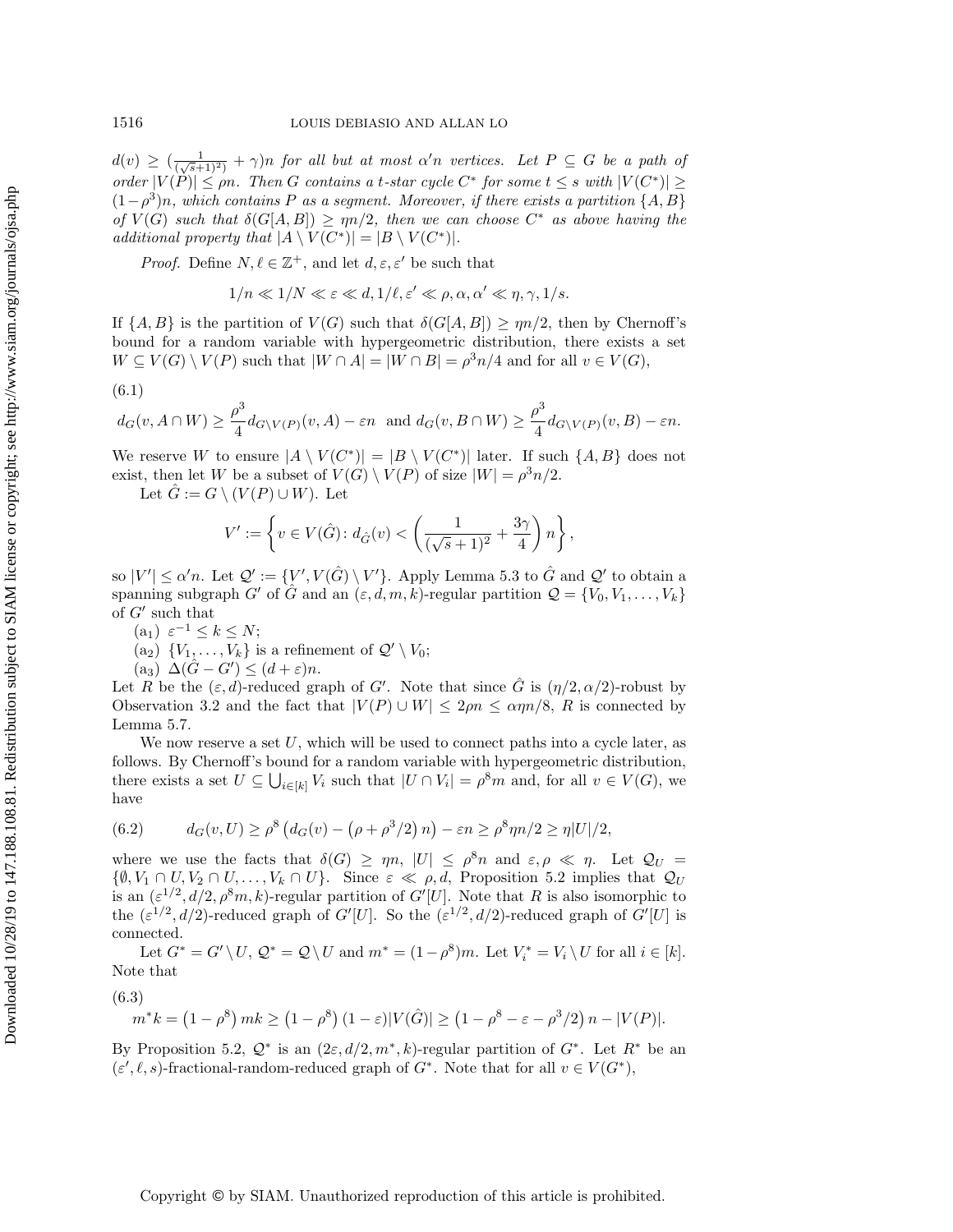$$
d_{G^*}(v) \ge d_G(v) - |V(P)| - |W| - \Delta(\hat{G} - G') - |U|
$$
  
\n
$$
\ge d_G(v) - (\rho + \rho^3/2 + d + \varepsilon + \rho^8)n \ge d_G(v) - \eta |G^*|/3.
$$

Proposition [5.6](#page-10-0) implies that  $\delta(R^*) \geq \eta k\ell/2$  and  $d_{R^*}(x) \geq (\frac{1}{(\sqrt{s}+1)^2} + \frac{\gamma}{2})k\ell$  for all but at most  $8\alpha' k\ell$  vertices  $x \in V(R^*)$ .

By Lemma [4.5,](#page-8-1)  $R^*$  has a spanning t-star-2-matching  $M^*$  with some  $t \leq s$ . Let  $S_1, \ldots, S_t$  be the nontrivial stars of  $M^*$ , and let M be the 2-matching of  $M^*$ . Let L be the set of leaves of  $S_1, \ldots, S_t$ . Since  $t \leq \ell$ , [\(a](#page-14-1)<sub>1</sub>) implies that

<span id="page-15-0"></span>(6.4) 
$$
|L| + |V(M)| = k\ell - t \ge (1 - \varepsilon)k\ell \text{ and } |X_i \cap (L \cup V(M))| \le \ell.
$$

<span id="page-15-2"></span>By Lemma [5.10,](#page-11-0)  $G^*$  contains t vertex-disjoint stars  $S_1^*, \ldots, S_t^*$  such that

(b<sub>1</sub>)  $|\bigcup_{p \in [t]} V(S_p^*)| \ge \frac{m^*}{\ell} |L| - 4\varepsilon' m^* k;$ 

<span id="page-15-1"></span>(b<sub>2</sub>) for each  $i \in [k]$ ,  $|V_i^* \cap \bigcup_{p \in [t]} V(S_p^*)| \leq \frac{m^*}{\ell} |X_i \cap L| + t$ .

Recall that M is a 2-matching. Let  $M = M_1 \cup M_2$ , where  $M_1$  is the set of components of  $M$  consisting of a single edge and  $M_2$  is the set of components of  $M$ which are odd cycles. Let H be the multigraph on  $[k]$  such that ij is an edge of H of multiplicity  $2\mu_1 + \mu_2$ , where  $\mu_r$  is the number of edges between  $X_i$  and  $X_j$  in  $M_r$ . Note that

<span id="page-15-3"></span>(6.5) 
$$
|E(H)| = |V(M)|.
$$

For each edge  $e \in E(H)$ , we choose  $W_e \subseteq \bigcup_{i \in e} V_i \setminus \bigcup_{p \in [t]} V(S_p^*)$  such that  $|W_e \cap V_i^*|$  $m^*/2\ell - t$  for each  $i \in e$ . By [\(6.4\)](#page-15-0) and [\(b](#page-15-1)<sub>2</sub>), we can ensure that  $\{W_e : e \in E(H)\}\$ is pairwise disjoint.

Consider any  $e = ii' \in E(H)$ . Note that  $G^*[W_e] = G^*[W_e \cap V_i^*, W_e \cap V_{i'}^*]$ . By Proposition [5.2,](#page-9-4)  $G^*[W_e]$  is 5 $\ell \varepsilon$ -regular with density at least  $d/4$ . Apply Lemma [5.9](#page-11-1) and obtain a path  $P_e$  in  $G^*[W_e]$  with

$$
|V(P_e)| \ge (1 - 100\varepsilon/d)m^*/\ell - 2t \ge (1 - 2\varepsilon')m^*/\ell,
$$

where the last inequality holds as  $\varepsilon \ll d \ll \varepsilon'$ . Recall that  $|E(H)| = |V(M)| \leq k\ell$ . Note that

$$
|V(P)| + |\bigcup_{p \in [t]} V(S_p^*)| + \sum_{e \in E(H)} |V(P_e)|
$$
  
\n
$$
\geq |V(P)| + \frac{m^*}{\ell} |L| - 4\varepsilon' m^* k + (1 - 2\varepsilon') \frac{m^*}{\ell} |E(H)|
$$
  
\n
$$
\stackrel{(6.5)}{\geq} |V(P)| + (1 - 2\varepsilon') (|L| + |V(M)|) \frac{m^*}{\ell} - 4\varepsilon' m^* k
$$
  
\n
$$
\stackrel{(6.4)}{\geq} |V(P)| + (1 - 6\varepsilon' - \varepsilon) km^*
$$
  
\n
$$
\stackrel{(6.3)}{\geq} (1 - 6\varepsilon' - 2\varepsilon - \rho^8 - \rho^3/2) n > (1 - \rho^3/2 - 2\rho^8) n,
$$

<span id="page-15-4"></span>

where for the last inequality we use the fact that  $\varepsilon, \varepsilon' \ll \rho$ .

Next, we connect P,  $S_1^*$ , ...,  $S_t^*$ ,  $\bigcup_{e \in E(H)} P_e$  into a t-star-cycle using vertices from U as follows. Let  $P_1, \ldots, P_q$  be an enumeration of  $\{P_e : e \in E(H)\}\)$ , so  $q \leq k\ell$ . Let  $P_{q+1} := P$ . For  $j \in [q+1]$ , let  $x_{2j-1}, x_{2j}$  be the end vertices of  $P_j$ . For  $p \in [t]$ , set  $x_{2q+2p+1}, x_{2q+2p+2}$  be the center of  $S_p'$  and a leaf of  $S_p'$ , respectively. By [\(6.2\)](#page-14-3) and since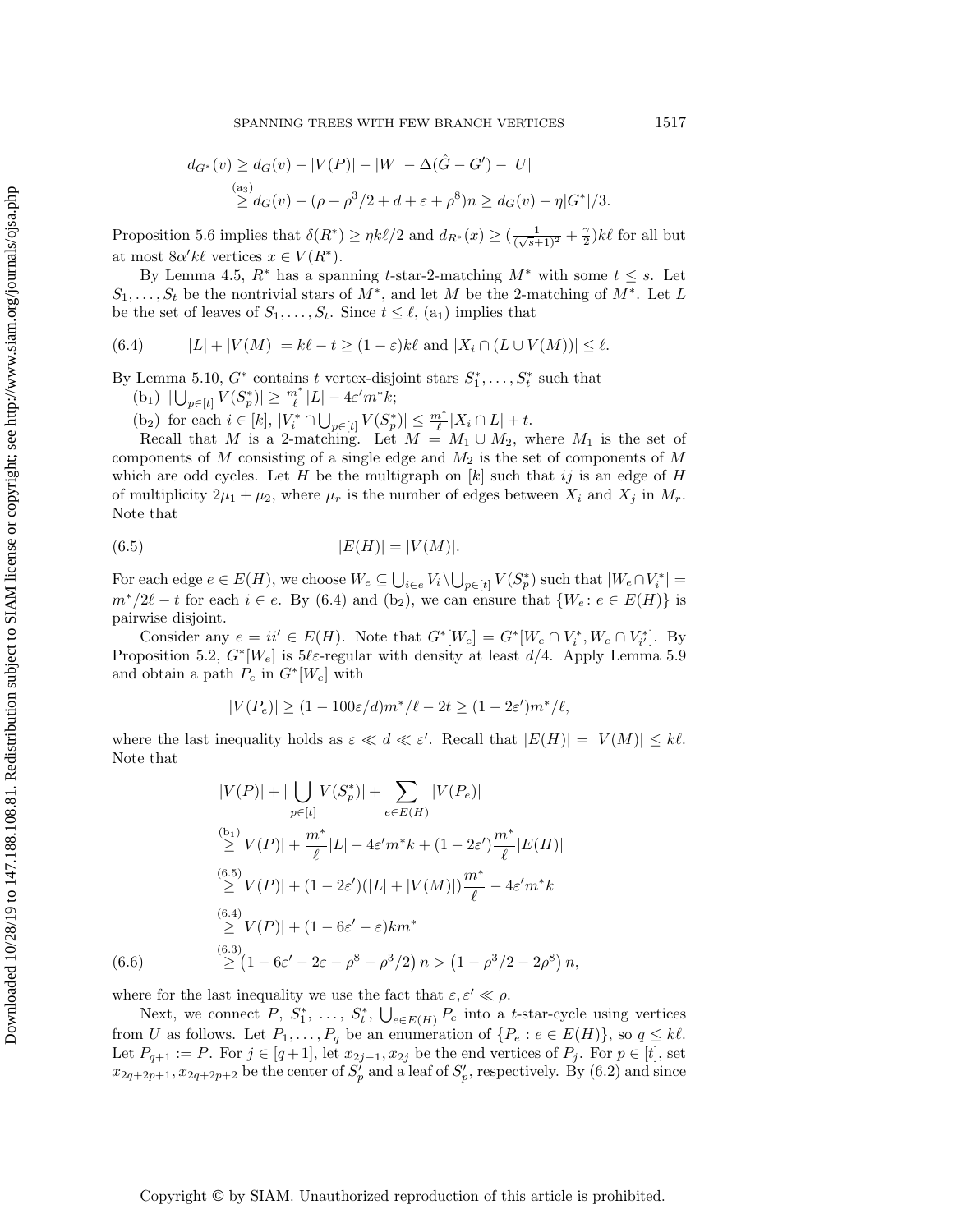$k\ell + t \leq \gamma n$ , there exist distinct vertices  $y_1, \ldots, y_{2q+2t+2} \in U$  such that  $y_j \in N_G(x_j)$ for all  $j \in [2q + 2t + 2]$ . Moreover, [\(6.2\)](#page-14-3) implies that for each  $j \in [2q + 2t + 2]$ ,  $d_G(y_j, U \cap V_i) \ge \eta |U \cap V_i|/2$  for some  $i \in [k]$ . Recall that the  $(\varepsilon^{1/2}, d/2)$ -reduced graph of  $G'[U]$  is connected. By repeat applications of Lemma [5.8,](#page-11-2) there exist disjoint paths  $P'_1, \ldots, P'_{q+t+1}$  in  $G'[U]$  such that each  $P'_j$  is a  $(y_{2j}, y_{2j+1})$ -path of length at most  $k+1$ (with  $y_1 = y_{2q+2t+3}$ ). Set

$$
C^*=P\cup\bigcup_{p\in[t]}S_p^*\cup\bigcup_{e\in E(H)}P_e\cup\bigcup_{j\in[q+t+1]}P'_j\cup\bigcup_{j\in[2q+2t+2]} \{x_jy_j\}.
$$

Note that  $C^*$  is a *t*-star-cycle, and by  $(6.6)$ ,

<span id="page-16-0"></span>(6.7) 
$$
|V(C^*)| \ge (1 - \rho^3/2 - 2\rho^8)n.
$$

From this point on, all that remains is to prove the last sentence of the lemma. So we assume that there exists a partition  $\{A, B\}$  of  $V(G)$  such that  $\delta(G[A, B]) \ge \eta n/2$ . We will show that  $|A \setminus V(C^*)| = |B \setminus V(C^*)|$  by altering  $C^*$ . (Note that  $W \cap V(C^*) = \emptyset$ , so we can add vertices of W to  $C^*$ .) Let  $K^*$  be the set of vertices in  $C^*$  that have degree at least 3. Note that  $K^*$  is precisely the set of centers of  $S_1^*, \ldots, S_t^*$ . Let  $A_0 := A \setminus V(C^*)$ , and let  $B_0 := B \setminus V(C^*)$ . Suppose without loss of generality that  $|A_0| - |B_0| > 0$ . Since  $W \subseteq A_0 \cup B_0$ ,  $|W \cap A| = |W \cap B| = \rho^3 n/4$ , we have by [\(6.7\)](#page-16-0)

$$
0<|A_0|-|B_0|<2\rho^8n.
$$

First suppose that there exists  $x \in K^*$  with  $d_{C^*}(x) \geq \rho^4 n + 2$ . Let  $L^*$  be the set of vertices  $y \in N_{C^*}(x)$  that have degree 1 in  $C^*$ . Note that  $|L^*| \geq \rho^4 n$ . If  $|L^* \cap B| \ge \rho^4 n/2$ , then we are done by deleting  $|A_0| - |B_0|$  vertices of  $L^* \cap B$  from C<sup>\*</sup>. If  $|L^* \cap A| \ge \rho^4 n/2$ , then [\(6.1\)](#page-14-4) implies that

$$
d_G(x, A \cap W) \ge \frac{\rho^3}{4} |L^* \cap A| - \varepsilon n \ge 2\rho^8 n > |A_0| - |B_0|.
$$

In this case, we are done by joining  $|A_0| - |B_0|$  vertices in  $N_G(x) \cap A \cap W$  to x.

Therefore we may assume that  $d_{C^*}(x) < \rho^4 n + 2 \leq 2\rho^4 n$  for all  $x \in K$ . This implies that  $C^*$  has at most  $2s\rho^4n$  vertices of degree 1. Let C be the cycle in  $C^*$ , that is, C is obtained from  $C^*$  by deleting all vertices of degree 1. Hence by  $(6.7)$ ,

$$
|V(C)| \ge |V(C^*)| - 2s\rho^4 n \ge (1 - \rho^3)n.
$$

Since  $\delta(G[A, B]) \ge \eta n/2$ , we deduce that  $V(C) \cap A, V(C) \cap B \neq \emptyset$ . Let  $A' := A \setminus V(C)$ and  $B' := B \setminus V(C)$ , and suppose that  $|A'| - |B'| > 0$  (and the case  $|B'| - |A'| > 0$  is proved analogously). Note that

$$
0 < |A'| - |B'| \le |A_0| - |B_0| + |V(C^*) \setminus V(C)| < (2\rho^8 + 2s\rho^4)n \le 2(s+1)\rho^4 n.
$$

Let  $x' \in V(C^*) \cap B$ , which exists by [\(6.7\)](#page-16-0). Recall that  $\delta(G[A, B]) \ge \eta n/2$  and  $\rho s \ll \eta$ . Hence [\(6.1\)](#page-14-4) implies that

$$
d_G(x', A \cap W) \ge \rho^3 \eta n/8 - \varepsilon n \ge 2(s+1)\rho^4 n > |A'| - |B'|.
$$

Let C' be the 1-star-cycle obtained from C by joining  $|A'|-|B'|$  vertices in  $N_G(x', A \cap$ W) to x'. Note that  $|V(C')| \ge |V(C)| \ge (1 - \rho^3)n$  and  $|A \setminus V(C')| = |B \setminus V(C')|$ , as  $\Box$ desired.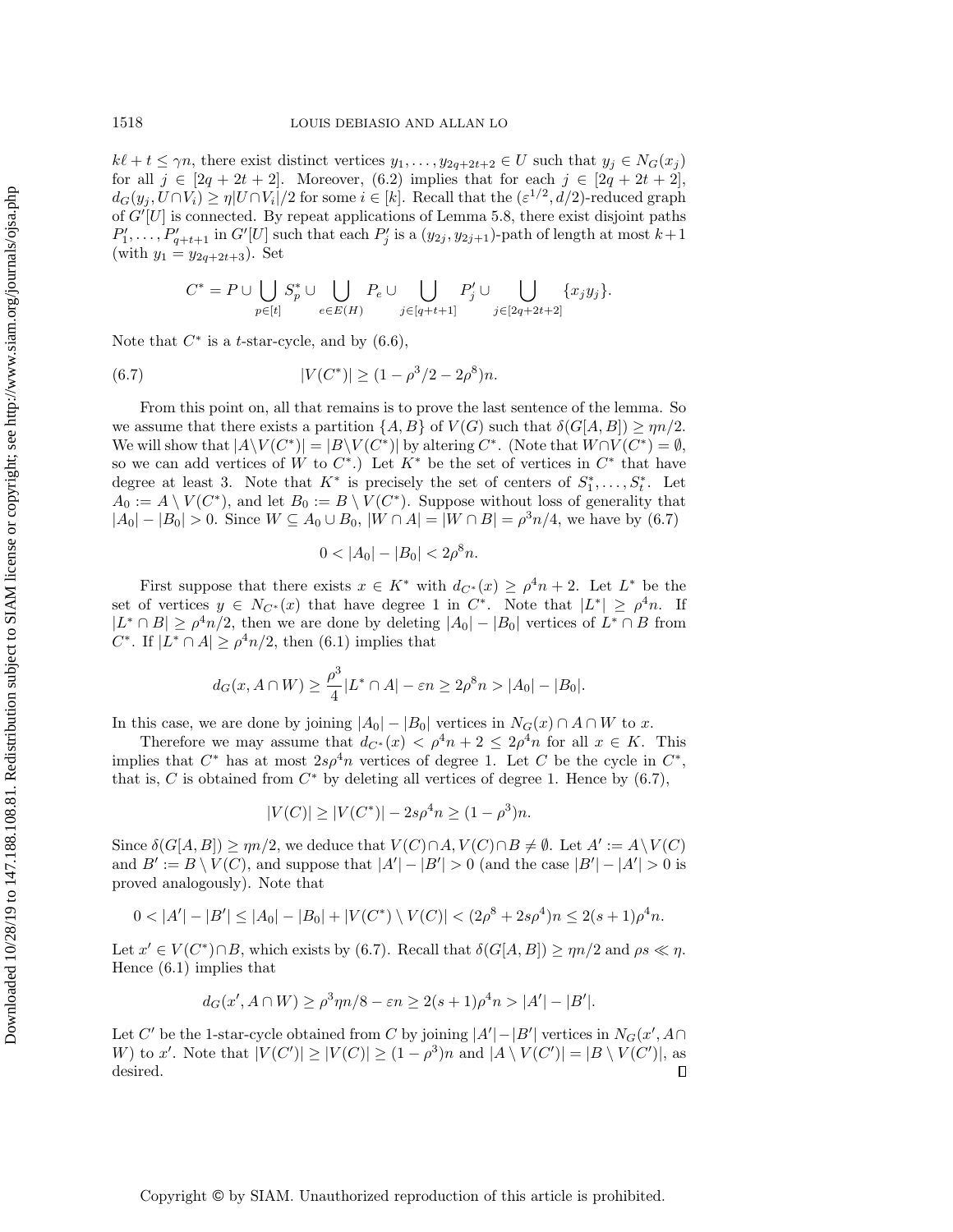*Proof of Lemma* [3.5](#page-5-0). We will only consider the case when G is  $\alpha^4$ -near-bipartite (as the other case can be proven by a similar argument). Set  $\rho := \alpha^{32/\alpha^2}$ . By Lemma [6.1](#page-13-2) there exists a partition  $\{A, B\}$  of  $V(G)$  and a path P with  $|V(P)| \le \rho n$ such that  $\delta(G[A, B]) \ge \eta n/2$  and for all  $W \subseteq V(G) \setminus V(P)$  with  $|W \cap A| = |W \cap B| \le$  $\rho^3 n$ , the subgraph  $G[V(P) \cup W]$  contains a spanning path having the same endpoints as P. Now apply Lemma [6.2](#page-13-1) to G to get a t-star cycle  $C^*$  for some  $t \leq s$  which contains P as a segment and has  $|A \setminus V(C^*)| = |B \setminus V(C^*)| \leq \rho^3 n$ . By the property of P and the size of the sets  $A \setminus V(C^*)$  and  $B \setminus V(C^*)$ , we can replace P in C with a path  $P^*$  having the same endpoints as P and  $V(P') = V(P) \cup (V(G) \setminus V(C^*)).$  $\Box$ 

Acknowledgments. We thank the referees for their careful reading of the paper and their suggestions for improving the exposition. The first author would like to thank Mike Ferrara for introducing him to the problem.

#### REFERENCES

- <span id="page-17-18"></span>[1] F. S. Benevides and J. Skokan, The 3-colored Ramsey number of even cycles, J. Combin. Theory Ser. B, 99 (2009), pp. 690–708.
- <span id="page-17-1"></span>[2] H. Broersma and H. Tuinstra, Independence trees and Hamilton cycles, J. Graph Theory, 29 (1998), pp. 227–237.
- <span id="page-17-4"></span>[3] F. CARRABS, R. CERULLI, M. GAUDIOSO, AND M. GENTILI, Lower and upper bounds for the spanning tree with minimum branch vertices, Comput. Optim. Appl., 56 (2013), pp. 405–438.
- <span id="page-17-5"></span>[4] C. CERRONE, R. CERULLI, AND A. RAICONI, Relations, models and a memetic approach for three degree-dependent spanning tree problems, European J. Oper. Res., 232 (2014), pp. 442–453.
- <span id="page-17-6"></span>[5] R. Cerulli, M. Gentili, and A. Iossa, Bounded-degree spanning tree problems: Models and new algorithms, Comput. Optim. Appl., 42 (2009), pp. 353–370.
- <span id="page-17-10"></span>[6] G. Chen, M. Ferrara, Z. Hu, M. Jacobson, and H. Liu, Degree conditions for spanning brooms, J. Graph Theory, 77 (2014), pp. 237–250.
- <span id="page-17-7"></span>M. CHIMANI AND J. SPOERHASE, Approximating spanning trees with few branches, Theory Comput. Syst., 56 (2015), pp. 181–196.
- <span id="page-17-13"></span>[8] D. CONLON, J. FOX, AND B. SUDAKOV, Cycle packing, Random Structures Algorithms, 45 (2014), pp. 608–626.
- <span id="page-17-12"></span>[9] L. DEBIASIO AND L. L. NELSEN, Monochromatic cycle partitions of graphs with large minimum degree, J. Combin. Theory Ser. B, 122 (2017), pp. 634–667.
- <span id="page-17-0"></span>[10] G. A. Dirac, Some theorems on abstract graphs, Proc. Lond. Math. Soc., 3 (1952), pp. 69–81.
- <span id="page-17-14"></span>[11] J. EDMONDS, Paths, trees and flowers, Canad. J. Math., 17 (1965), pp. 449–467.
- <span id="page-17-11"></span>[12] E. FLANDRIN, T. KAISER, R. KUŽEL, H. LI, AND Z. RYJÁČEK, Neighborhood unions and extremal spanning trees, Discrete Math., 308 (2008), pp. 2343–2350.
- <span id="page-17-15"></span>[13] T. GALLAI, Maximale Systeme unabhängiger Kanten, Mat. Kut. Int. Közl., 9 (1964), pp. 373–395.
- <span id="page-17-9"></span>[14] L. GARGANO AND M. HAMMAR, There are spanning spiders in dense graphs (and we know how to find them), in Proceedings of the International Colloquium on Automata, Languages, and Programming, Springer, Berlin, Heidelberg, 2003, pp. 802–816.
- <span id="page-17-2"></span>[15] L. GARGANO, M. HAMMAR, P. HELL, L. STACHO, AND U. VACCARO, Spanning spiders and light splitting switches, Discrete Math., 285 (2004), pp. 83–95.
- <span id="page-17-3"></span>[16] L. Gargano, M. Hammar, P. Hell, and U. Vaccaro, Spanning trees with a bounded number of branch vertices, in Proceedings of the International Colloquium on Automata, Languages, and Programming, Springer, Berlin, Heidelberg, 2002, pp. 355–365.
- <span id="page-17-17"></span>[17] J. KOMLÓS AND M. SIMONOVITS, Szemerédi regularity lemma and its applications in graph theory, in Combinatorics, Paul Erdős is Eighty, Vol. 2, Bolyai Soc. Math. Stud. 2, János Bolyai Mathematical Society, Budapest, 1996, pp. 295–352.
- <span id="page-17-16"></span>[18] D. KÜHN AND D. OSTHUS, *Embedding large subgraphs into dense graphs*, in Surveys in Combinatorics 2009, S. Huczynska, ed., Cambridge University Press, Cambridge, UK, 2009, pp. 137–167.
- <span id="page-17-8"></span>[19] M. LANDETE, A. MARÍN, AND J. L. SAINZ-PARDO, Decomposition methods based on articulation vertices for degree-dependent spanning tree problems, Comput. Optim. Appl., (2017), pp. 1–25.